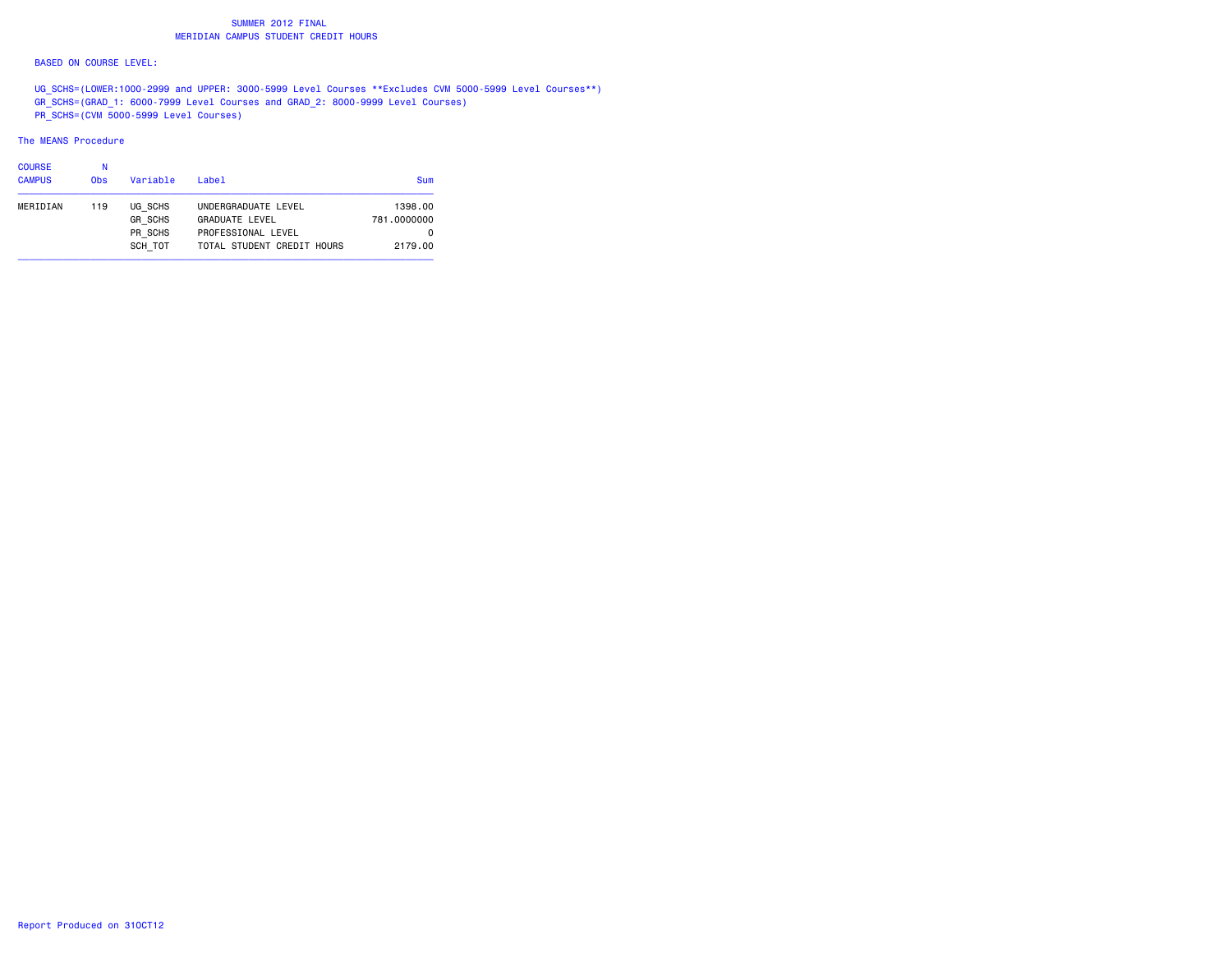#### BASED ON COURSE LEVEL:

UG\_SCHS=(LOWER:1000-2999 and UPPER: 3000-5999 Level Courses \*\*Excludes CVM 5000-5999 Level Courses\*\*) GR\_SCHS=(GRAD\_1: 6000-7999 Level Courses and GRAD\_2: 8000-9999 Level Courses) PR\_SCHS=(CVM 5000-5999 Level Courses)

### The MEANS Procedure

|                            | N          |          |                            |             |
|----------------------------|------------|----------|----------------------------|-------------|
| <b>ACADEMIC COLLEGE</b>    | <b>Obs</b> | Variable | Label                      | <b>Sum</b>  |
| ARCHITECTURE, ART & DESIGN | 1          | UG SCHS  | UNDERGRADUATE LEVEL        | 27.0000000  |
|                            |            | GR SCHS  | <b>GRADUATE LEVEL</b>      | 0           |
|                            |            | PR SCHS  | PROFESSIONAL LEVEL         | 0           |
|                            |            | SCH TOT  | TOTAL STUDENT CREDIT HOURS | 27.0000000  |
| ARTS & SCIENCES            | 45         | UG SCHS  | UNDERGRADUATE LEVEL        | 646.0000000 |
|                            |            | GR_SCHS  | <b>GRADUATE LEVEL</b>      | 75.0000000  |
|                            |            | PR SCHS  | PROFESSIONAL LEVEL         | $\Omega$    |
|                            |            | SCH TOT  | TOTAL STUDENT CREDIT HOURS | 721,0000000 |
| <b>BUSINESS</b>            | 24         | UG_SCHS  | UNDERGRADUATE LEVEL        | 377.0000000 |
|                            |            | GR SCHS  | <b>GRADUATE LEVEL</b>      | 33.0000000  |
|                            |            | PR SCHS  | PROFESSIONAL LEVEL         | 0           |
|                            |            | SCH TOT  | TOTAL STUDENT CREDIT HOURS | 410.0000000 |
| EDUCATION                  | 49         | UG SCHS  | UNDERGRADUATE LEVEL        | 348.0000000 |
|                            |            | GR SCHS  | <b>GRADUATE LEVEL</b>      | 673.0000000 |
|                            |            | PR SCHS  | PROFESSIONAL LEVEL         | 0           |
|                            |            | SCH TOT  | TOTAL STUDENT CREDIT HOURS | 1021.00     |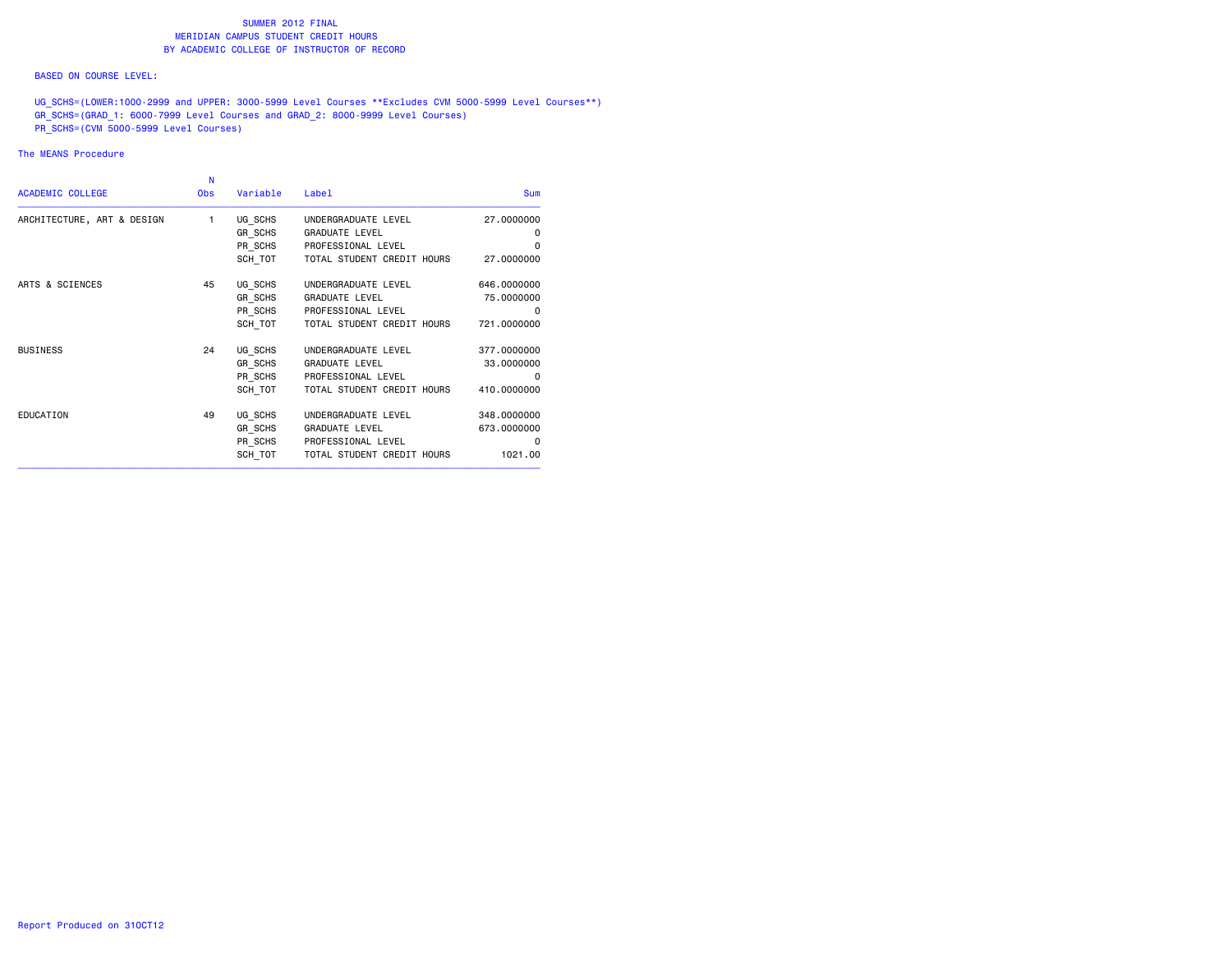#### BASED ON COURSE LEVEL:

UG\_SCHS=(LOWER:1000-2999 and UPPER: 3000-5999 Level Courses \*\*Excludes CVM 5000-5999 Level Courses\*\*) GR\_SCHS=(GRAD\_1: 6000-7999 Level Courses and GRAD\_2: 8000-9999 Level Courses) PR\_SCHS=(CVM 5000-5999 Level Courses)

# ACADEMIC COLLEGE=ARCHITECTURE, ART & DESIGN

| <b>ACADEMIC DEPARTMENT</b> | <b>UNDERGRADUATE</b><br>LEVEL | <b>GRADUATE</b><br>LEVEL | PROFESSIONAL<br><b>LEVEL</b> | <b>TOTAL</b> |
|----------------------------|-------------------------------|--------------------------|------------------------------|--------------|
| Architecture               | 27.00                         | 0.00                     | 0.00                         | 27.00        |
|                            | 27.00                         | 0.00                     | 0.00                         | 27.00        |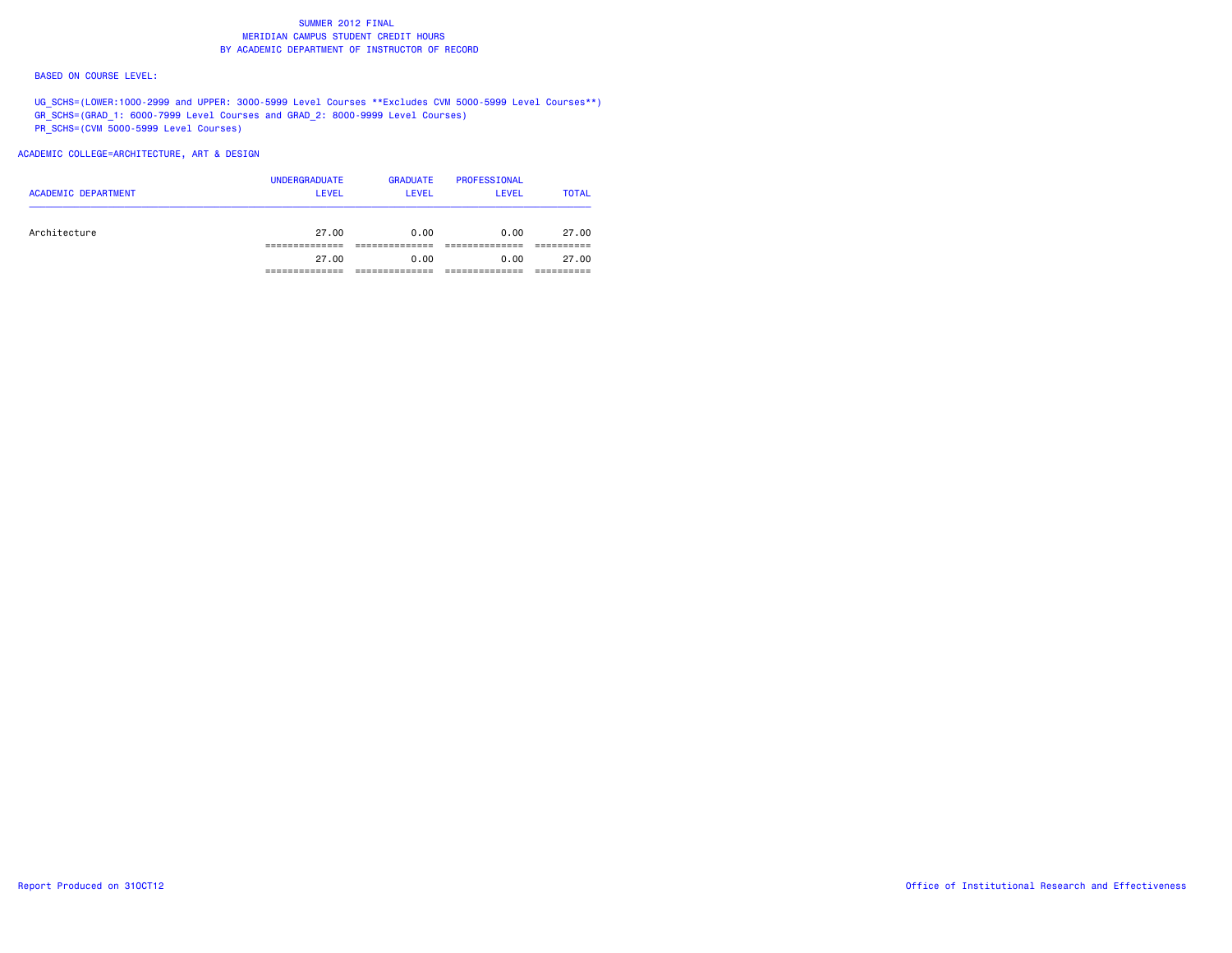#### BASED ON COURSE LEVEL:

UG\_SCHS=(LOWER:1000-2999 and UPPER: 3000-5999 Level Courses \*\*Excludes CVM 5000-5999 Level Courses\*\*) GR\_SCHS=(GRAD\_1: 6000-7999 Level Courses and GRAD\_2: 8000-9999 Level Courses) PR\_SCHS=(CVM 5000-5999 Level Courses)

|                                | <b>UNDERGRADUATE</b> | <b>GRADUATE</b> | <b>PROFESSIONAL</b> |              |
|--------------------------------|----------------------|-----------------|---------------------|--------------|
| <b>ACADEMIC DEPARTMENT</b>     | <b>LEVEL</b>         | <b>LEVEL</b>    | <b>LEVEL</b>        | <b>TOTAL</b> |
| Anthro, & Mid. East. Cultures  | 51.00                | 0.00            | 0.00                | 51.00        |
|                                |                      |                 |                     |              |
| Biological Sciences            | 48.00                | 0.00            | 0.00                | 48.00        |
| Class & Mod Lang & Literatures | 18,00                | 0.00            | 0.00                | 18,00        |
| Communication                  | 102.00               | 3.00            | 0.00                | 105.00       |
| English                        | 30.00                | 12.00           | 0.00                | 42.00        |
| Geosciences                    | 79.00                | 0.00            | 0.00                | 79.00        |
| History                        | 75.00                | 33.00           | 0.00                | 108,00       |
| Math & Statistics              | 45.00                | 6.00            | 0.00                | 51.00        |
| Political Sci & Pub Admin      | 3.00                 | 0.00            | 0.00                | 3.00         |
| Psychology                     | 102.00               | 18,00           | 0.00                | 120.00       |
| Sociology                      | 93.00                | 3.00            | 0.00                | 96.00        |
|                                |                      |                 |                     |              |
|                                | 646.00               | 75.00           | 0.00                | 721.00       |
|                                | ==============       | ============    | --------------      |              |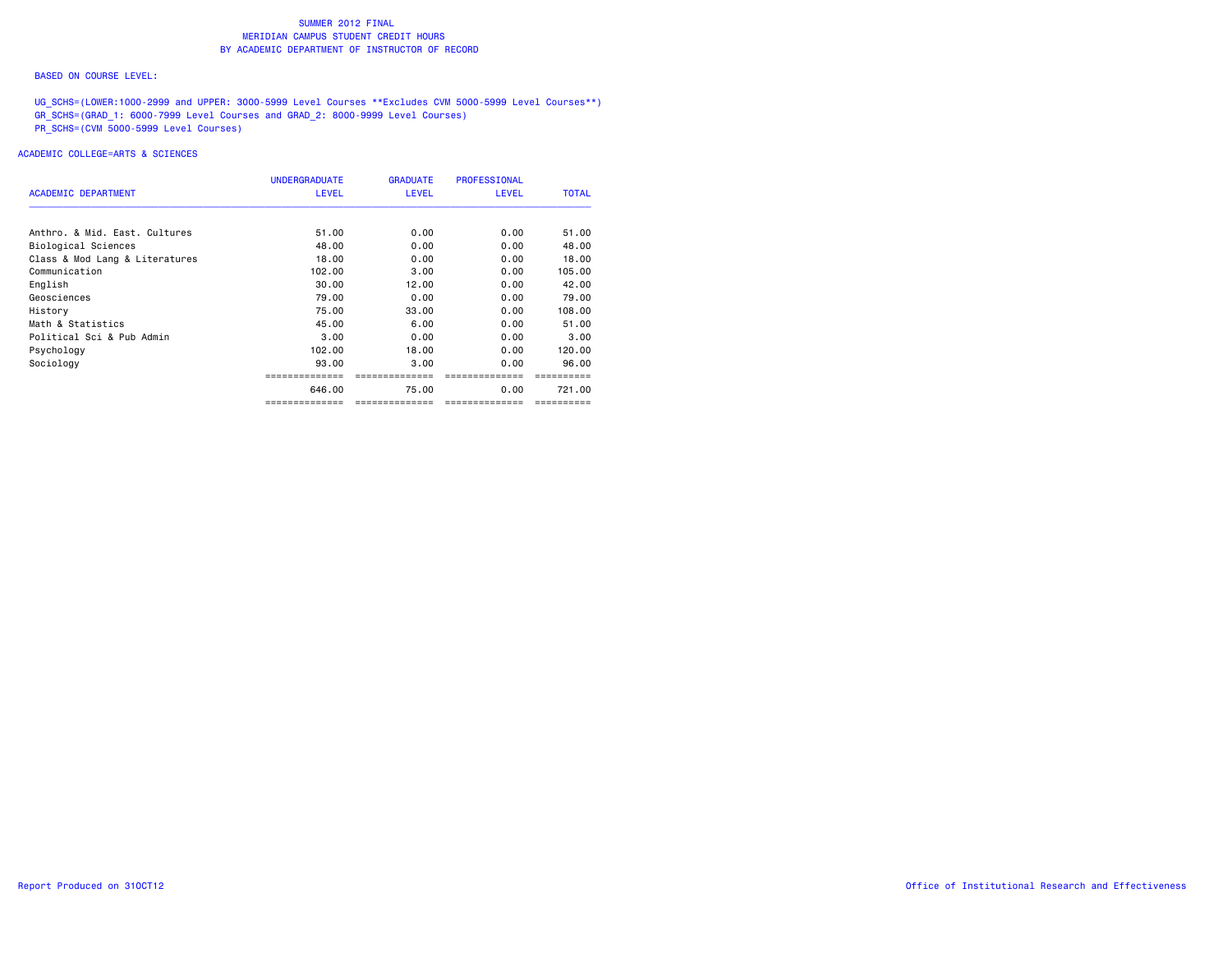#### BASED ON COURSE LEVEL:

UG\_SCHS=(LOWER:1000-2999 and UPPER: 3000-5999 Level Courses \*\*Excludes CVM 5000-5999 Level Courses\*\*) GR\_SCHS=(GRAD\_1: 6000-7999 Level Courses and GRAD\_2: 8000-9999 Level Courses) PR\_SCHS=(CVM 5000-5999 Level Courses)

|                                | <b>UNDERGRADUATE</b> | <b>GRADUATE</b> | <b>PROFESSIONAL</b> |              |
|--------------------------------|----------------------|-----------------|---------------------|--------------|
| <b>ACADEMIC DEPARTMENT</b>     | <b>LEVEL</b>         | <b>LEVEL</b>    | <b>LEVEL</b>        | <b>TOTAL</b> |
| Accounting                     | 120.00               | 15.00           | 0.00                | 135.00       |
| Finance & Economics            | 30.00                | 0.00            | 0.00                | 30.00        |
| Management & Info Systems      | 125.00               | 6.00            | 0.00                | 131.00       |
| Marketing, Quan Anal &Bus. Law | 102.00               | 12.00           | 0.00                | 114.00       |
|                                | ---------            |                 |                     |              |
|                                | 377.00               | 33.00           | 0.00                | 410.00       |
|                                |                      |                 |                     |              |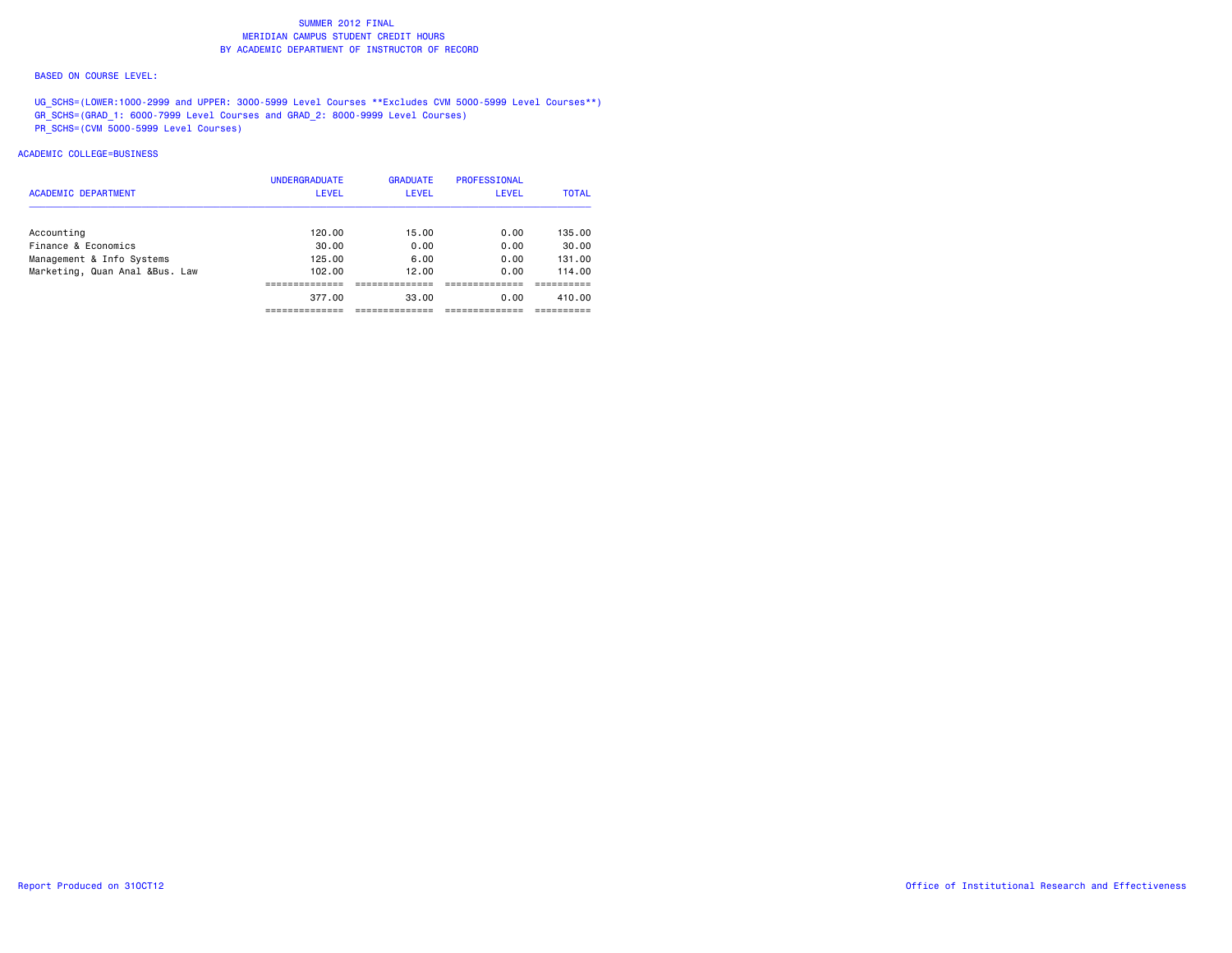#### BASED ON COURSE LEVEL:

UG\_SCHS=(LOWER:1000-2999 and UPPER: 3000-5999 Level Courses \*\*Excludes CVM 5000-5999 Level Courses\*\*) GR\_SCHS=(GRAD\_1: 6000-7999 Level Courses and GRAD\_2: 8000-9999 Level Courses) PR\_SCHS=(CVM 5000-5999 Level Courses)

| <b>ACADEMIC DEPARTMENT</b>           | <b>UNDERGRADUATE</b><br><b>LEVEL</b> | <b>GRADUATE</b><br><b>LEVEL</b> | PROFESSIONAL<br><b>LEVEL</b> | <b>TOTAL</b> |
|--------------------------------------|--------------------------------------|---------------------------------|------------------------------|--------------|
| Counseling & Educational Psychology  | 21.00                                | 277.00                          | 0.00                         | 298.00       |
| Curriculum, Instruction & Special Ed | 312.00                               | 186.00                          | 0.00                         | 498.00       |
| Leadership and Foundations           | 15.00                                | 210.00                          | 0.00                         | 225.00       |
|                                      |                                      |                                 |                              |              |
|                                      | 348.00                               | 673.00                          | 0.00                         | 1021.00      |
|                                      |                                      |                                 |                              |              |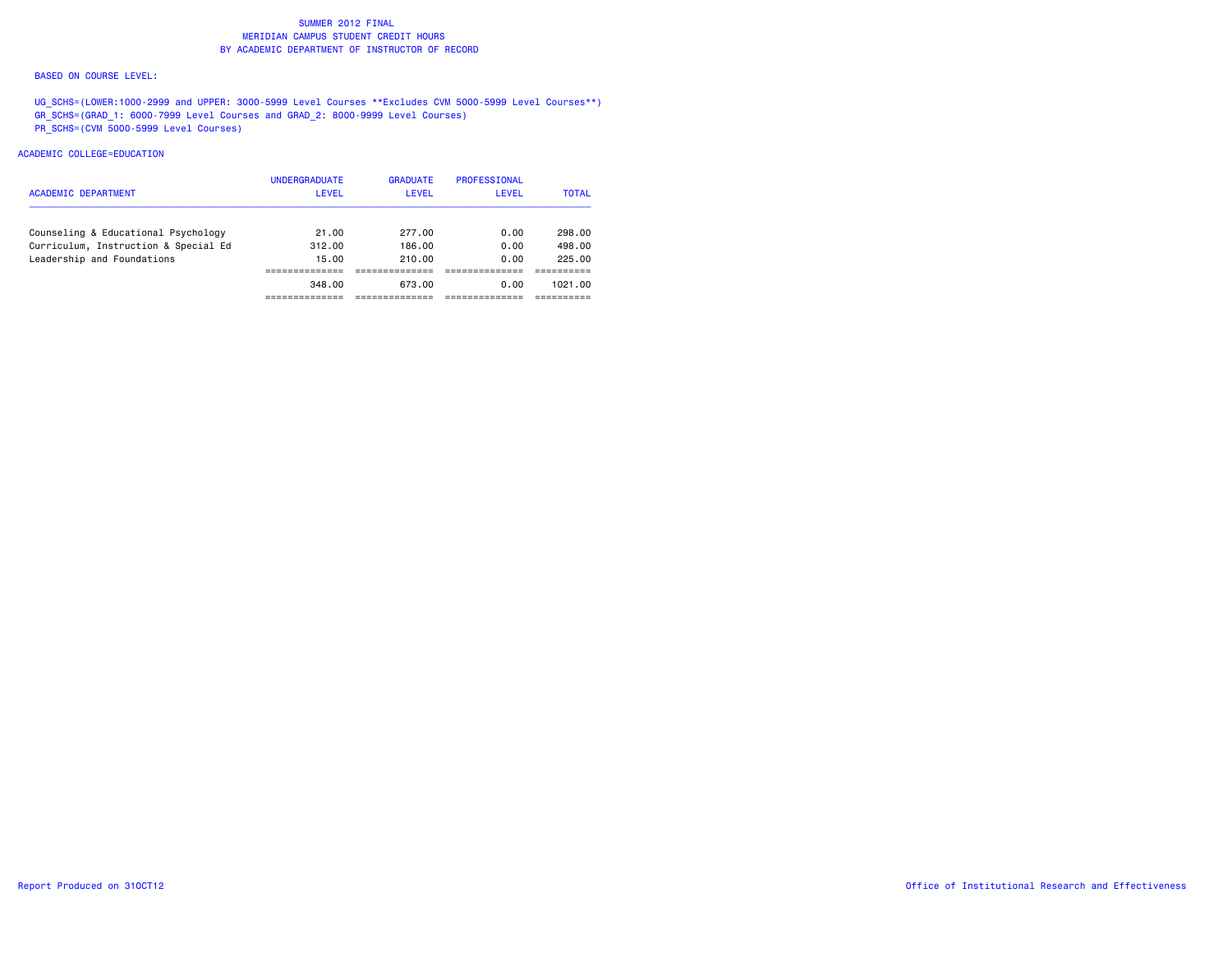#### BASED ON COURSE LEVEL:

UG\_SCHS=(LOWER:1000-2999 and UPPER: 3000-5999 Level Courses \*\*Excludes CVM 5000-5999 Level Courses\*\*) GR\_SCHS=(GRAD\_1: 6000-7999 Level Courses and GRAD\_2: 8000-9999 Level Courses) PR\_SCHS=(CVM 5000-5999 Level Courses)

ACADEMIC COLLEGE=ARCHITECTURE, ART & DESIGN

| <b>ACADEMIC DEPARTMENT</b> | Instructor Name | Rank     | Tenure<br><b>Status</b> | <b>Course</b><br>$Cip$ # | <b>CRN</b> | Course # Sec Type Del Title |       |    |                       | Prim Inst | Total<br>Sec Per Enrolled | UG<br><b>SCHS</b> | <b>GR</b><br><b>SCHS</b> | <b>PR</b><br><b>SCHS</b> | Total<br><b>SCHS</b> |
|----------------------------|-----------------|----------|-------------------------|--------------------------|------------|-----------------------------|-------|----|-----------------------|-----------|---------------------------|-------------------|--------------------------|--------------------------|----------------------|
| Architecture               | Ammon, Theodore | Lecturer | Non-Ten Track           |                          |            | 380101 21870 PHI 1103       | 201 C | F. | Intro To Philosophy P | 1.00      | 9.00                      | 27.00             | 0.00                     | 0.00                     | 27.00                |
|                            |                 |          |                         |                          |            |                             |       |    |                       |           | 9.00                      | 27.00             | 0.00                     | 0.00                     | 27.00                |
|                            |                 |          |                         |                          |            |                             |       |    |                       |           | ========                  | ========          | ========                 | ========                 | ==========           |
|                            |                 |          |                         |                          |            |                             |       |    |                       |           | 9.00                      | 27.00             | 0.00                     | 0.00                     | 27.00                |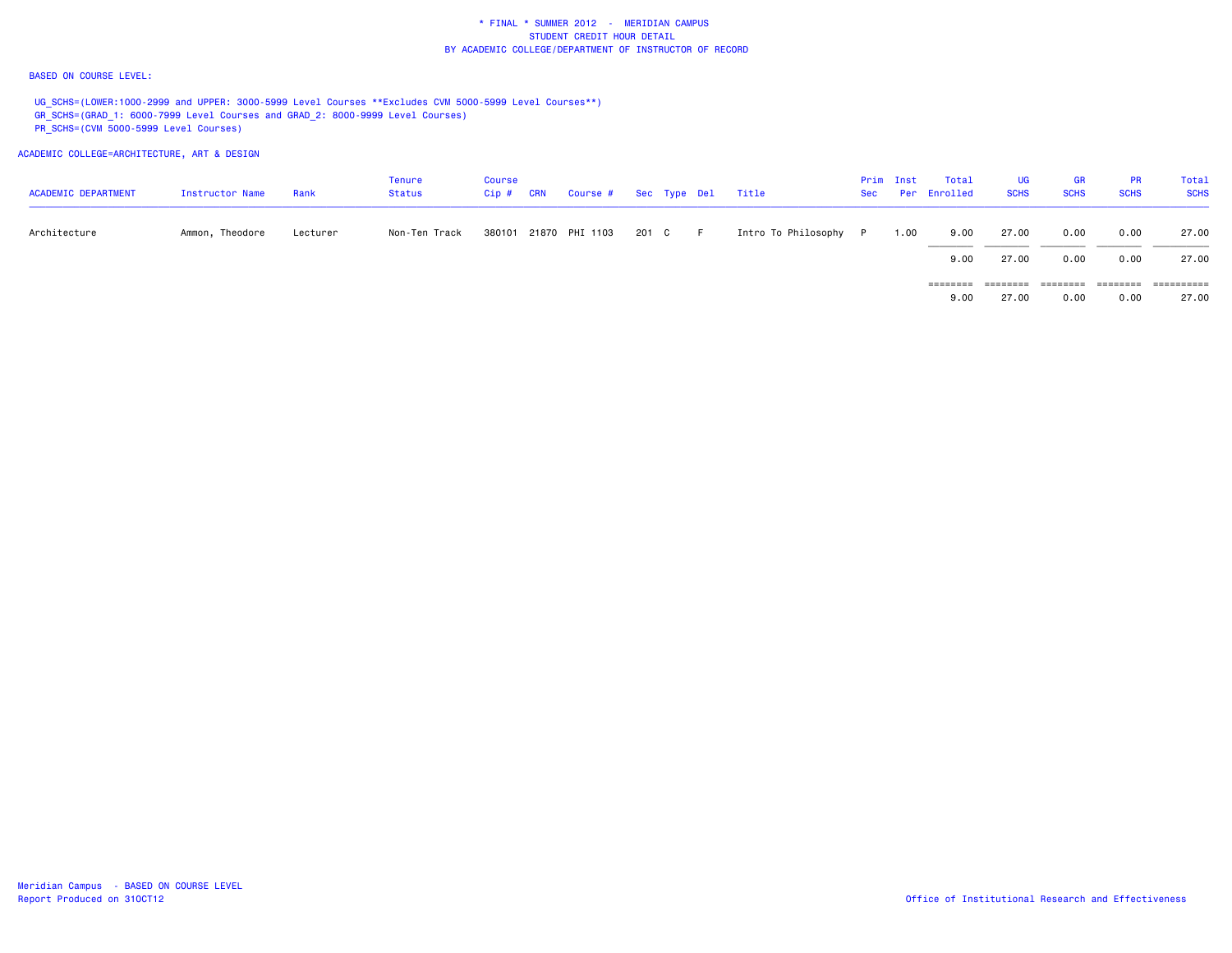#### BASED ON COURSE LEVEL:

UG\_SCHS=(LOWER:1000-2999 and UPPER: 3000-5999 Level Courses \*\*Excludes CVM 5000-5999 Level Courses\*\*) GR\_SCHS=(GRAD\_1: 6000-7999 Level Courses and GRAD\_2: 8000-9999 Level Courses) PR\_SCHS=(CVM 5000-5999 Level Courses)

# ACADEMIC COLLEGE=ARTS & SCIENCES

| <b>ACADEMIC DEPARTMENT</b>              | <b>Instructor Name</b> | Rank     | <b>Tenure</b><br>Status | Course<br>$Cip$ # | <b>CRN</b> | Course # Sec Type Del |       |       | Title           |    | Prim Inst | Total<br>Sec Per Enrolled | UG.<br><b>SCHS</b> | <b>GR</b><br><b>SCHS</b> | <b>PR</b><br><b>SCHS</b> | Total<br><b>SCHS</b> |
|-----------------------------------------|------------------------|----------|-------------------------|-------------------|------------|-----------------------|-------|-------|-----------------|----|-----------|---------------------------|--------------------|--------------------------|--------------------------|----------------------|
| Anthro. & Mid. East. Cult Turner, James |                        | Lecturer | Non-Ten Track           |                   |            | 450201 21865 AN 1103  | 201 C | - F - | Intro To Anthro | P. | 00 ، ا    | 17.00                     | 51.00              | 0.00                     | 0.00                     | 51.00                |
|                                         |                        |          |                         |                   |            |                       |       |       |                 |    |           | 17.00                     | 51.00              | 0.00                     | 0.00                     | 51.00                |
|                                         |                        |          |                         |                   |            |                       |       |       |                 |    |           |                           | ========           | ========                 | ========                 | ==========           |
|                                         |                        |          |                         |                   |            |                       |       |       |                 |    |           | 17.00                     | 51.00              | 0.00                     | 0.00                     | 51.00                |

Meridian Campus - BASED ON COURSE LEVEL<br>Report Produced on 310CT12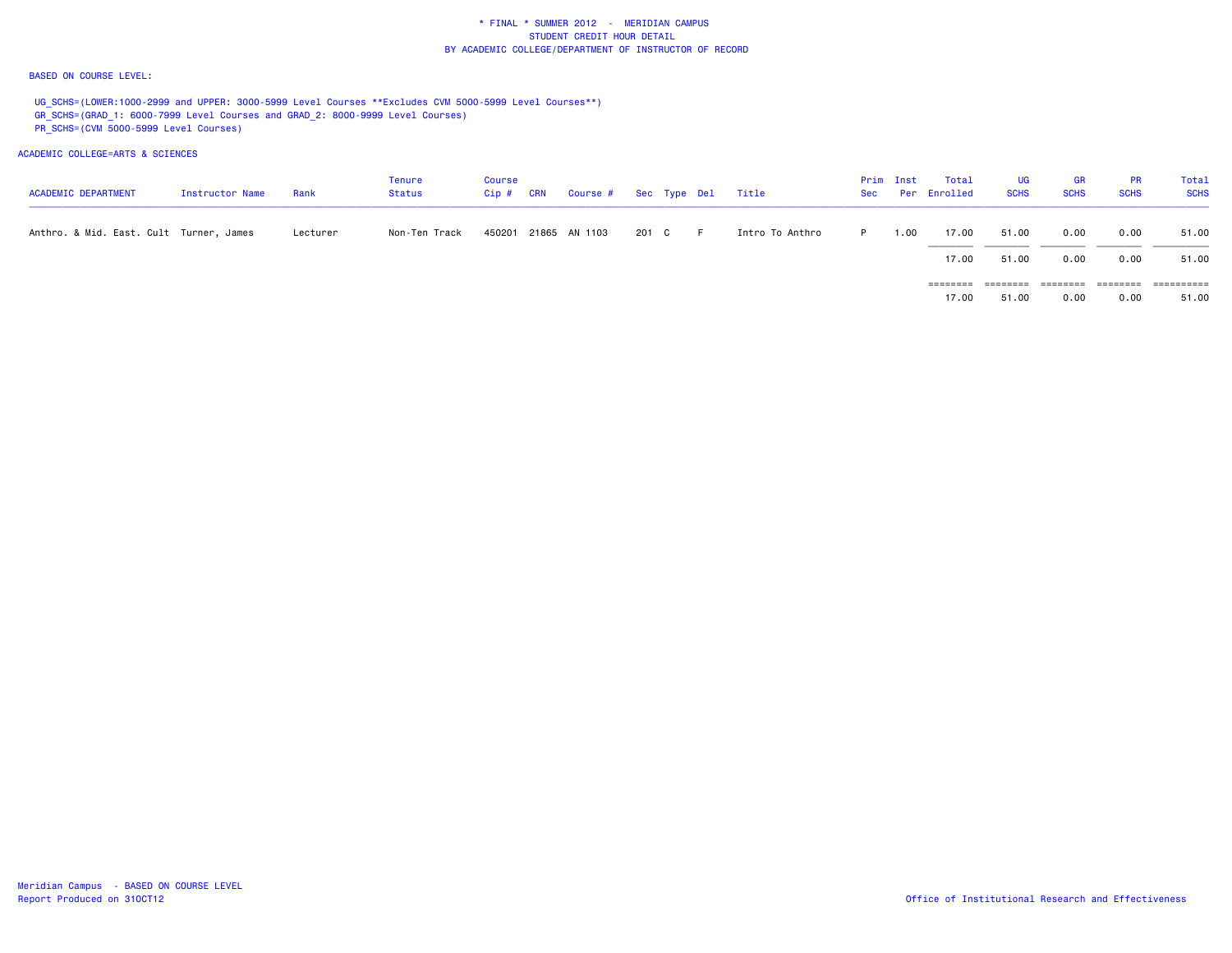#### BASED ON COURSE LEVEL:

UG\_SCHS=(LOWER:1000-2999 and UPPER: 3000-5999 Level Courses \*\*Excludes CVM 5000-5999 Level Courses\*\*) GR\_SCHS=(GRAD\_1: 6000-7999 Level Courses and GRAD\_2: 8000-9999 Level Courses) PR\_SCHS=(CVM 5000-5999 Level Courses)

| <b>ACADEMIC DEPARTMENT</b> | Instructor Name | Rank       | Tenure<br>Status | <b>Course</b><br>Cip# | <b>CRN</b> | Course #             |       | Sec Type Del | Title                  | Sec | Prim Inst | Total<br>Per Enrolled | UG<br><b>SCHS</b> | GR<br><b>SCHS</b> | <b>PR</b><br><b>SCHS</b> | Total<br><b>SCHS</b> |
|----------------------------|-----------------|------------|------------------|-----------------------|------------|----------------------|-------|--------------|------------------------|-----|-----------|-----------------------|-------------------|-------------------|--------------------------|----------------------|
| Biological Sciences        | Fogarty, Jarrod | Instructor | Non-Ten Track    | 269999                |            | 21876 BIO 4990       | 202 C |              | Special Topic in BIO P |     | 1.00      | 9.00                  | 27.00             | 0.00              | 0.00                     | 27.00                |
|                            |                 |            |                  |                       |            | 270501 21808 ST 2113 | 202 C |              | Intro to Stats         | P   | 1.00      | 5.00                  | 15.00             | 0.00              | 0.00                     | 15.00                |
|                            |                 |            |                  |                       |            | 21809 MA 2113        | 202 C |              | Intro to Stats         | P   | 1.00      | 2.00                  | 6.00              | 0.00              | 0.00                     | 6.00                 |
|                            |                 |            |                  |                       |            |                      |       |              |                        |     |           | 16.00                 | 48.00             | 0.00              | 0.00                     | 48.00                |
|                            |                 |            |                  |                       |            |                      |       |              |                        |     |           | ========              | ========          | ========          | ========                 | ========             |
|                            |                 |            |                  |                       |            |                      |       |              |                        |     |           | 16.00                 | 48.00             | 0.00              | 0.00                     | 48.00                |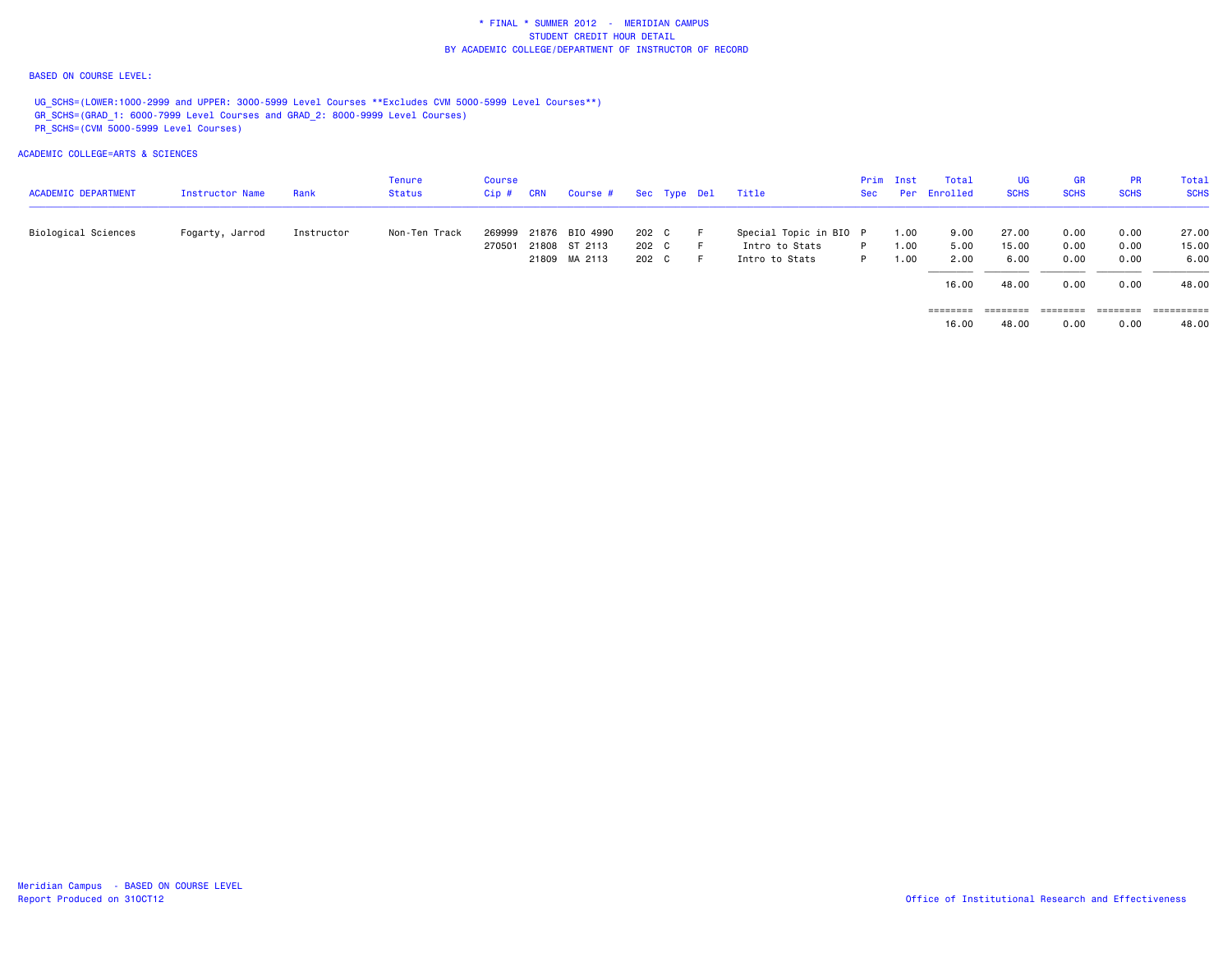#### BASED ON COURSE LEVEL:

UG\_SCHS=(LOWER:1000-2999 and UPPER: 3000-5999 Level Courses \*\*Excludes CVM 5000-5999 Level Courses\*\*) GR\_SCHS=(GRAD\_1: 6000-7999 Level Courses and GRAD\_2: 8000-9999 Level Courses) PR\_SCHS=(CVM 5000-5999 Level Courses)

| <b>ACADEMIC DEPARTMENT</b>               | Instructor Name | Rank     | Tenure<br>Status | Course<br>$Cip$ # | <b>CRN</b> | Course #                          |                | Sec Type Del | Title                                | Sec | Prim Inst    | Total<br>Per Enrolled | UG<br><b>SCHS</b> | <b>GR</b><br><b>SCHS</b> | <b>PR</b><br><b>SCHS</b>                                                        | Total<br><b>SCHS</b> |
|------------------------------------------|-----------------|----------|------------------|-------------------|------------|-----------------------------------|----------------|--------------|--------------------------------------|-----|--------------|-----------------------|-------------------|--------------------------|---------------------------------------------------------------------------------|----------------------|
| Class & Mod Lang & Litera Calderon, Beth |                 | Lecturer | Non-Ten Track    | 160905            | 23690      | FLS 1123<br>169999 22078 FLS 2990 | 251 C<br>251 C | -F.<br>E.    | Spanish II<br>Special Topic In FLS P | P.  | 1.00<br>1.00 | 1.00<br>5.00          | 3.00<br>15.00     | 0.00<br>0.00             | 0.00<br>0.00                                                                    | 3.00<br>15.00        |
|                                          |                 |          |                  |                   |            |                                   |                |              |                                      |     |              | 6.00                  | 18.00             | 0.00                     | 0.00                                                                            | 18.00                |
|                                          |                 |          |                  |                   |            |                                   |                |              |                                      |     |              | ========<br>6.00      | ========<br>18.00 | ========<br>0.00         | $\qquad \qquad \equiv \equiv \equiv \equiv \equiv \equiv \equiv \equiv$<br>0.00 | 18.00                |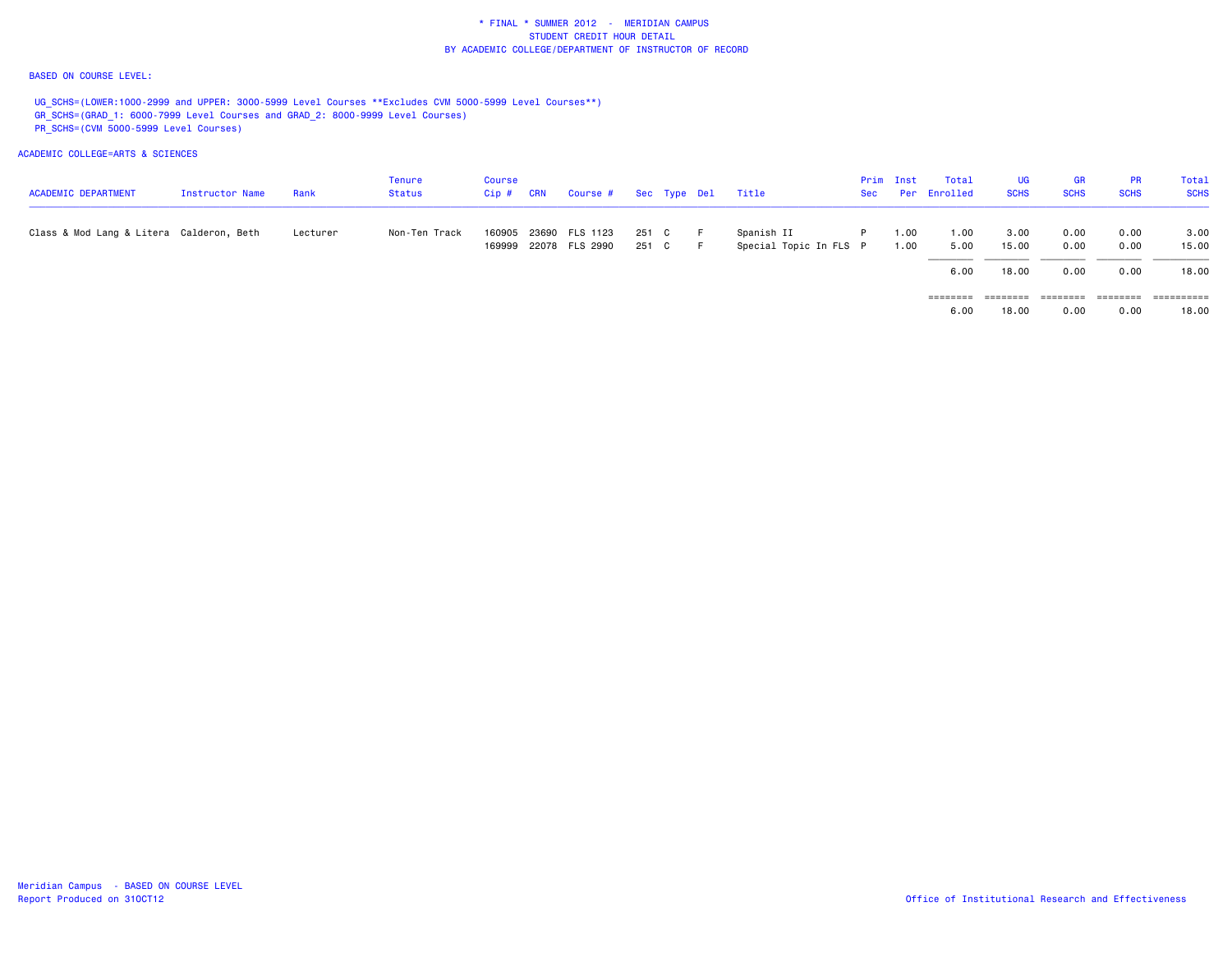#### BASED ON COURSE LEVEL:

UG\_SCHS=(LOWER:1000-2999 and UPPER: 3000-5999 Level Courses \*\*Excludes CVM 5000-5999 Level Courses\*\*) GR\_SCHS=(GRAD\_1: 6000-7999 Level Courses and GRAD\_2: 8000-9999 Level Courses) PR\_SCHS=(CVM 5000-5999 Level Courses)

| <b>ACADEMIC DEPARTMENT</b> | <b>Instructor Name</b> | Rank           | <b>Tenure</b><br><b>Status</b> | <b>Course</b><br>Cip# | <b>CRN</b> | Course #             |       | Sec Type Del |              | Title                  | Prim<br><b>Sec</b> | Inst<br>Per | Total<br>Enrolled          | UG<br><b>SCHS</b> | <b>GR</b><br><b>SCHS</b> | <b>PR</b><br><b>SCHS</b> | Total<br><b>SCHS</b>              |
|----------------------------|------------------------|----------------|--------------------------------|-----------------------|------------|----------------------|-------|--------------|--------------|------------------------|--------------------|-------------|----------------------------|-------------------|--------------------------|--------------------------|-----------------------------------|
| Communication              | Anthony, Kelli         | Instructor     | Non-Ten Track                  | 090101                |            | 21893 CO 3833        | 201 C |              | $\mathbf{0}$ | Interviewing           | P.                 | 1.00        | 10.00                      | 30.00             | 0.00                     | 0.00                     | 30.00                             |
|                            |                        |                |                                |                       |            |                      |       |              |              |                        |                    |             | 10.00                      | 30.00             | 0.00                     | 0.00                     | 30.00                             |
|                            | Denton, Raymond        | Lecturer       | Non-Ten Track                  |                       |            | 090101 21226 CO 1223 | 201 C |              | - F          | Intro Comm Theory      | P.                 | 1.00        | 11.00                      | 33.00             | 0.00                     | 0.00                     | 33.00                             |
|                            |                        |                |                                |                       |            |                      |       |              |              |                        |                    |             | 11.00                      | 33.00             | 0.00                     | 0.00                     | 33.00                             |
|                            | Smith, Glenn           | Associate Prof | Tenured                        | 090401                | 21227      | CO 1403              | 201 C |              | $\mathbf{0}$ | Intro Mass Media       | P                  | 1.00        | 8.00                       | 24.00             | 0.00                     | 0.00                     | 24.00                             |
|                            |                        |                |                                | 231001                |            | 21233 CO 4253        | 201 C |              | $\mathbf{O}$ | Elements Of Persuasn P |                    | 1.00        | 2.00                       | 6.00              | 0.00                     | 0.00                     | 6.00                              |
|                            |                        |                |                                |                       |            |                      |       |              |              |                        |                    |             | 10.00                      | 30.00             | 0.00                     | 0.00                     | 30.00                             |
|                            | Williams, Kevin        | Associate Prof | Tenured                        | 090401                | 21234      | CO 4323              | 201 C |              | $\Omega$     | Mass Media-Society     | P                  | 1.00        | 1.00                       | 3.00              | 0.00                     | 0.00                     | 3.00                              |
|                            |                        |                |                                |                       |            | 21236 CO 6323        | 201 C |              | $\mathbf 0$  | Mass Media-Society     |                    | 1.00        | 1.00                       | 0.00              | 3.00                     | 0.00                     | 3.00                              |
|                            |                        |                |                                |                       |            | 23612 CO 4323        | 202 C |              | $\Omega$     | Mass Media-Society     | P                  | 1.00        | 2.00                       | 6.00              | 0.00                     | 0.00                     | 6.00                              |
|                            |                        |                |                                |                       |            |                      |       |              |              |                        |                    |             | 4.00                       | 9.00              | 3.00                     | 0.00                     | 12.00                             |
|                            |                        |                |                                |                       |            |                      |       |              |              |                        |                    |             | $=$ = = = = = = =<br>35.00 | 102.00            | ========<br>3.00         | ========<br>0.00         | $=$ = = = = = = = = = =<br>105.00 |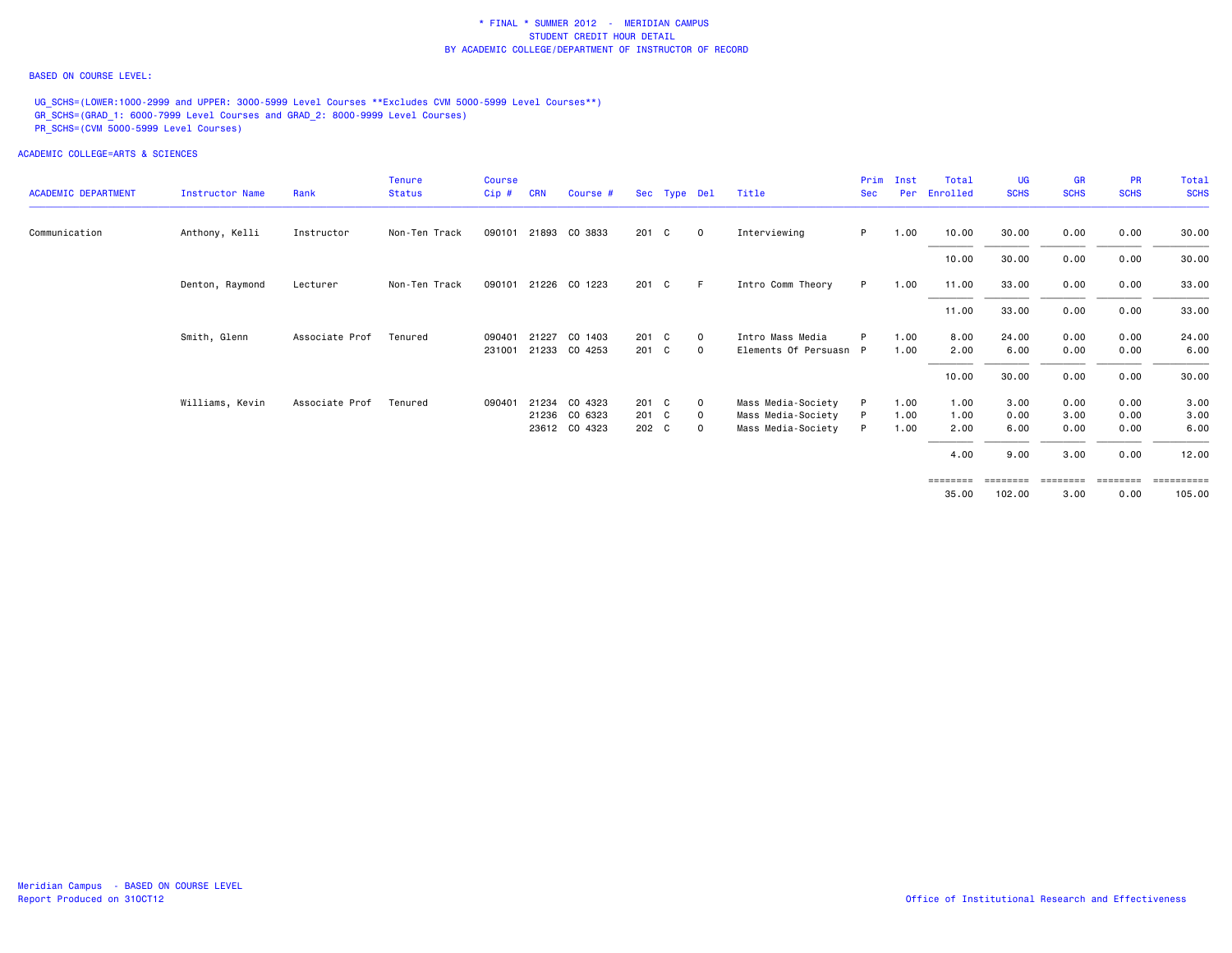#### BASED ON COURSE LEVEL:

UG\_SCHS=(LOWER:1000-2999 and UPPER: 3000-5999 Level Courses \*\*Excludes CVM 5000-5999 Level Courses\*\*) GR\_SCHS=(GRAD\_1: 6000-7999 Level Courses and GRAD\_2: 8000-9999 Level Courses) PR\_SCHS=(CVM 5000-5999 Level Courses)

|                            |                   |          | Tenure        | <b>Course</b> |            |               |       |              |                        |            | Prim Inst | Total        | <b>UG</b>   | <b>GR</b>   | <b>PR</b>   | Total       |
|----------------------------|-------------------|----------|---------------|---------------|------------|---------------|-------|--------------|------------------------|------------|-----------|--------------|-------------|-------------|-------------|-------------|
| <b>ACADEMIC DEPARTMENT</b> | Instructor Name   | Rank     | Status        | $Cip$ #       | <b>CRN</b> | Course #      |       | Sec Type Del | Title                  | <b>Sec</b> |           | Per Enrolled | <b>SCHS</b> | <b>SCHS</b> | <b>SCHS</b> | <b>SCHS</b> |
| English                    | Boudreaux, Armond | Lecturer | Non-Ten Track | 230701        |            | 21877 EN 4923 | 201 C |              | American Novel Since P |            | 1.00      | 6.00         | 18.00       | 0.00        | 0.00        | 18.00       |
|                            |                   |          |               |               |            | 21878 EN 6923 | 201 C | -F           | American Novel 1900    | P          | 1.00      | 2.00         | 0.00        | 6.00        | 0.00        | 6.00        |
|                            |                   |          |               |               |            |               |       |              |                        |            | 8.00      | 18.00        | 6.00        | 0.00        | 24.00       |             |
|                            | Slimp, Stephen    | Lecturer | Non-Ten Track | 239999        |            | 21872 EN 4323 | 201 C | -F           | Lit Crit Plato-Pres    | P.         | 1.00      | 4.00         | 12.00       | 0.00        | 0.00        | 12.00       |
|                            |                   |          |               |               |            | 21873 EN 6323 | 201 C | - F          | Lit Crit Plato-Pres    | P          | 1.00      | 2.00         | 0.00        | 6.00        | 0.00        | 6.00        |
|                            |                   |          |               |               |            |               |       |              |                        |            |           | 6.00         | 12.00       | 6.00        | 0.00        | 18.00       |
|                            |                   |          |               |               |            |               |       |              |                        |            |           |              | ========    | ========    | ---------   |             |
|                            |                   |          |               |               |            |               |       |              |                        |            |           | 14.00        | 30.00       | 12.00       | 0.00        | 42.00       |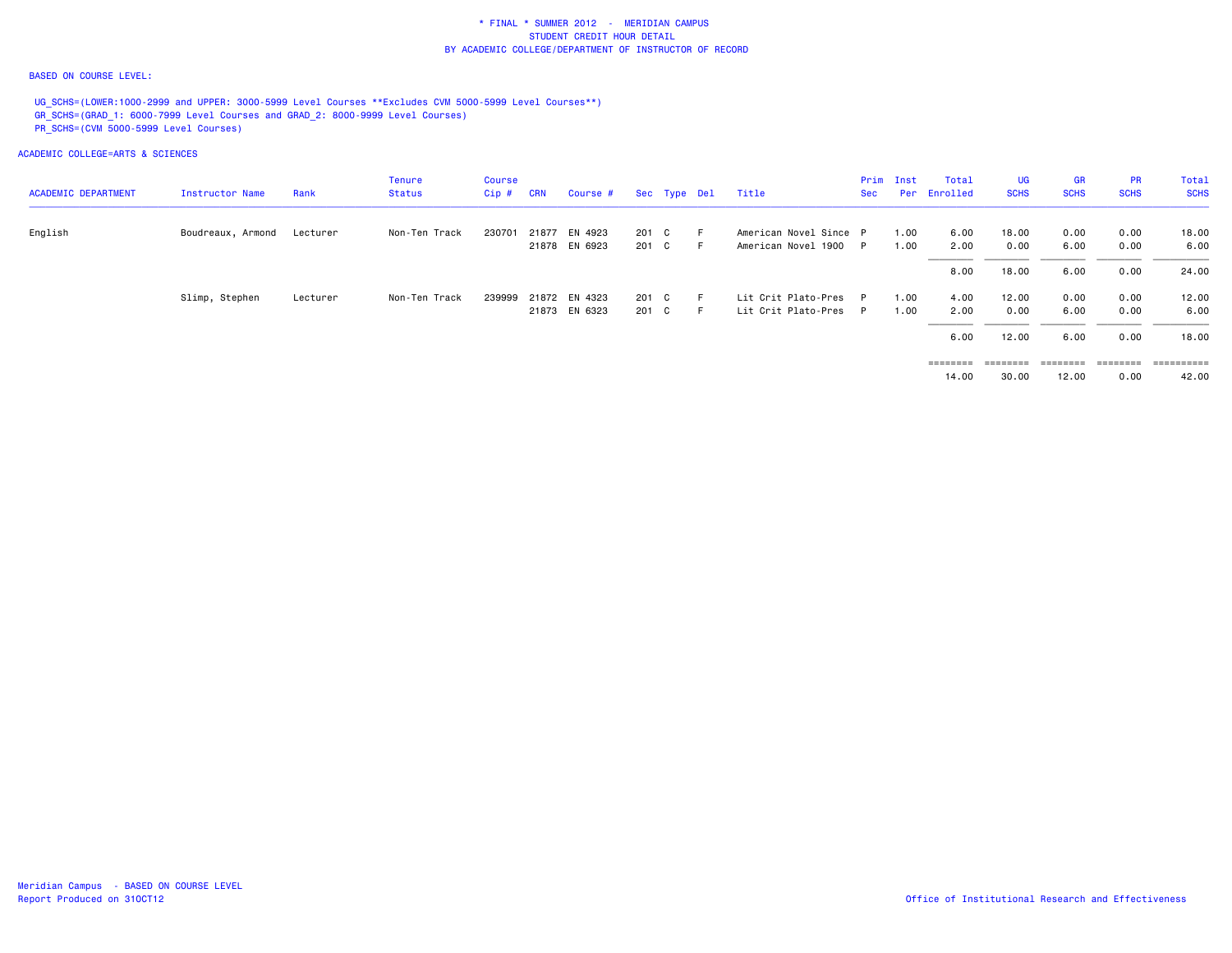#### BASED ON COURSE LEVEL:

UG\_SCHS=(LOWER:1000-2999 and UPPER: 3000-5999 Level Courses \*\*Excludes CVM 5000-5999 Level Courses\*\*) GR\_SCHS=(GRAD\_1: 6000-7999 Level Courses and GRAD\_2: 8000-9999 Level Courses) PR\_SCHS=(CVM 5000-5999 Level Courses)

|                            |                 |          | <b>Tenure</b> | Course |            |                |       |              |                       | Prim | Inst | Total        | <b>UG</b>   | <b>GR</b>   | <b>PR</b>   | Total       |
|----------------------------|-----------------|----------|---------------|--------|------------|----------------|-------|--------------|-----------------------|------|------|--------------|-------------|-------------|-------------|-------------|
| <b>ACADEMIC DEPARTMENT</b> | Instructor Name | Rank     | <b>Status</b> | Cip#   | <b>CRN</b> | Course #       |       | Sec Type Del | Title                 | Sec  |      | Per Enrolled | <b>SCHS</b> | <b>SCHS</b> | <b>SCHS</b> | <b>SCHS</b> |
| Geosciences                | Elliott, Jack   | Lecturer | Non-Ten Track | 380201 |            | 21879 REL 3213 | 201 C | $F =$        | World Religions I     | P    | 1.00 | 9.00         | 27.00       | 0.00        | 0.00        | 27.00       |
|                            |                 |          |               |        |            |                |       |              |                       |      |      | 9.00         | 27.00       | 0.00        | 0.00        | 27.00       |
|                            | Weeks, Brittany | Lecturer | Non-Ten Track | 400601 |            | 21294 GG 1111  | 201 L | $\mathbf{0}$ | Earth Science I Lab P |      | 1.00 | 4.00         | 4.00        | 0.00        | 0.00        | 4.00        |
|                            |                 |          |               |        |            | 21295 GG 1113  | 201 C | $\mathbf{0}$ | Survey Earth Sci I P  |      | 1.00 | 10.00        | 30.00       | 0.00        | 0.00        | 30.00       |
|                            |                 |          |               |        |            | 21908 GG 1113  | 251 C |              | Survey Earth Sci I    | P    | 1.00 | 4.00         | 12.00       | 0.00        | 0.00        | 12.00       |
|                            |                 |          |               |        |            | 21909 GG 1111  | 251 L | E.           | Earth Science I Lab P |      | 1.00 | 6.00         | 6.00        | 0.00        | 0.00        | 6.00        |
|                            |                 |          |               |        |            |                |       |              |                       |      |      | 24.00        | 52.00       | 0.00        | 0.00        | 52.00       |
|                            |                 |          |               |        |            |                |       |              |                       |      |      | ========     | ========    | ========    | ========    | ennersen    |
|                            |                 |          |               |        |            |                |       |              |                       |      |      | 33.00        | 79.00       | 0.00        | 0.00        | 79.00       |
|                            |                 |          |               |        |            |                |       |              |                       |      |      |              |             |             |             |             |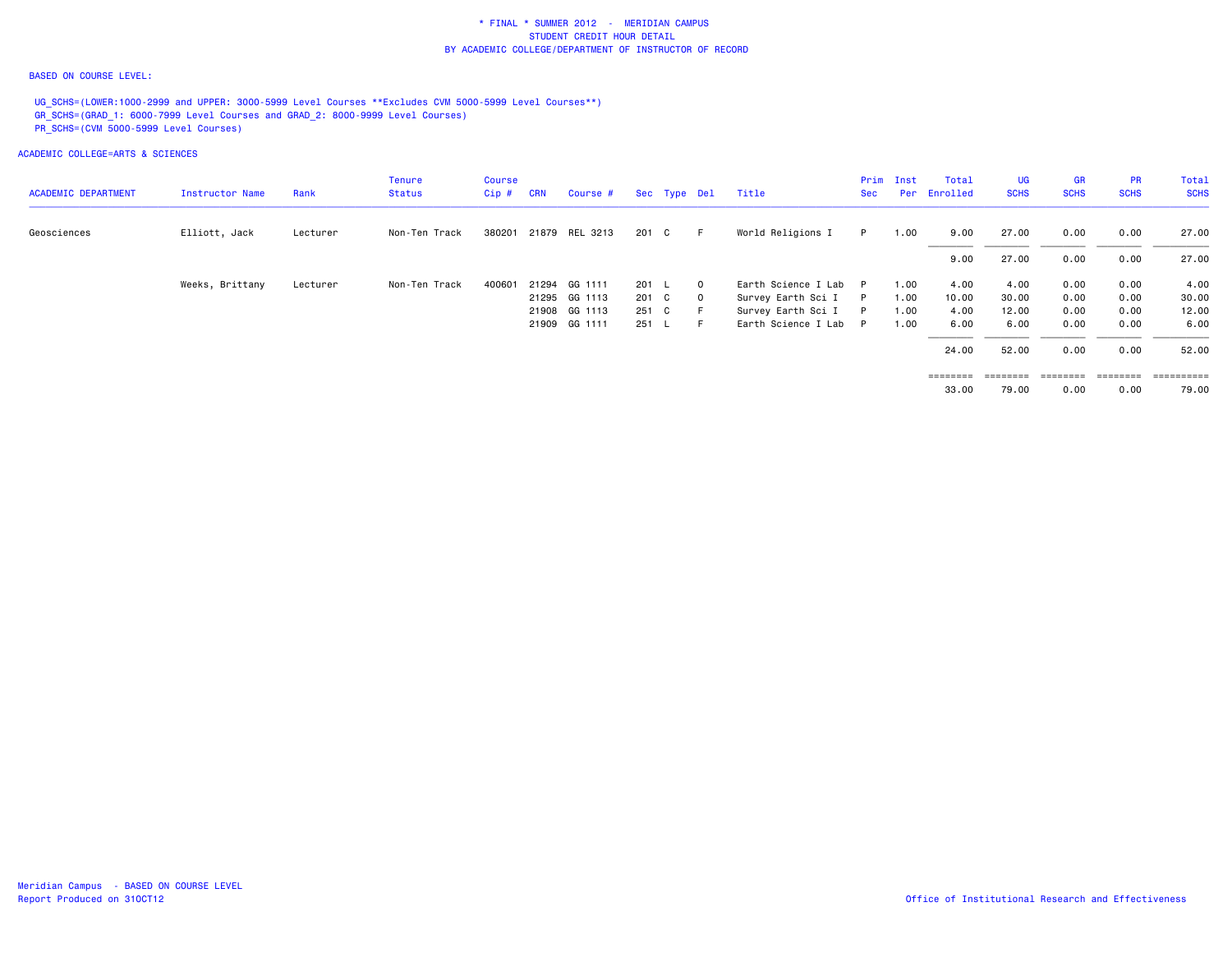#### BASED ON COURSE LEVEL:

UG\_SCHS=(LOWER:1000-2999 and UPPER: 3000-5999 Level Courses \*\*Excludes CVM 5000-5999 Level Courses\*\*) GR\_SCHS=(GRAD\_1: 6000-7999 Level Courses and GRAD\_2: 8000-9999 Level Courses) PR\_SCHS=(CVM 5000-5999 Level Courses)

| <b>ACADEMIC DEPARTMENT</b> | <b>Instructor Name</b> | Rank           | Tenure<br>Status | Course<br>$Cip$ # | <b>CRN</b> | Course #             |       | Sec Type Del | Title                 | Sec | Prim Inst | Total<br>Per Enrolled | <b>UG</b><br><b>SCHS</b> | GR<br><b>SCHS</b> | <b>PR</b><br><b>SCHS</b> | Total<br><b>SCHS</b> |
|----------------------------|------------------------|----------------|------------------|-------------------|------------|----------------------|-------|--------------|-----------------------|-----|-----------|-----------------------|--------------------------|-------------------|--------------------------|----------------------|
| History                    | Bates, Toby            | Assistant Prof | Ten Track        |                   |            | 450801 21845 HI 6243 | 201 C | - F          | Amer Life & Thought P |     | 1.00      | 5.00                  | 0.00                     | 15.00             | 0.00                     | 15.00                |
|                            |                        |                |                  |                   |            | 450899 21874 HI 4990 | 201 C |              | Special Topic In HI P |     | 1.00      | 8.00                  | 24.00                    | 0.00              | 0.00                     | 24.00                |
|                            |                        |                |                  |                   |            | 21875 HI 6990        | 201 C |              | Special Topic In HI P |     | 1.00      | 6.00                  | 0.00                     | 18.00             | 0.00                     | 18.00                |
|                            |                        |                |                  |                   |            | 22748 HI 4990        | 202 C | - F          | Special Topic In HI P |     | 1.00      | 11.00                 | 33.00                    | 0.00              | 0.00                     | 33.00                |
|                            |                        |                |                  |                   |            | 540102 21841 HI 4243 | 201 C |              | Amer Life & Thought P |     | 1.00      | 6.00                  | 18.00                    | 0.00              | 0.00                     | 18.00                |
|                            |                        |                |                  |                   |            |                      |       |              |                       |     |           | 36.00                 | 75.00                    | 33.00             | 0.00                     | 108.00               |
|                            |                        |                |                  |                   |            |                      |       |              |                       |     |           | ========              | ========                 | ========          | ========                 | ==========           |
|                            |                        |                |                  |                   |            |                      |       |              |                       |     |           | 36.00                 | 75.00                    | 33.00             | 0.00                     | 108.00               |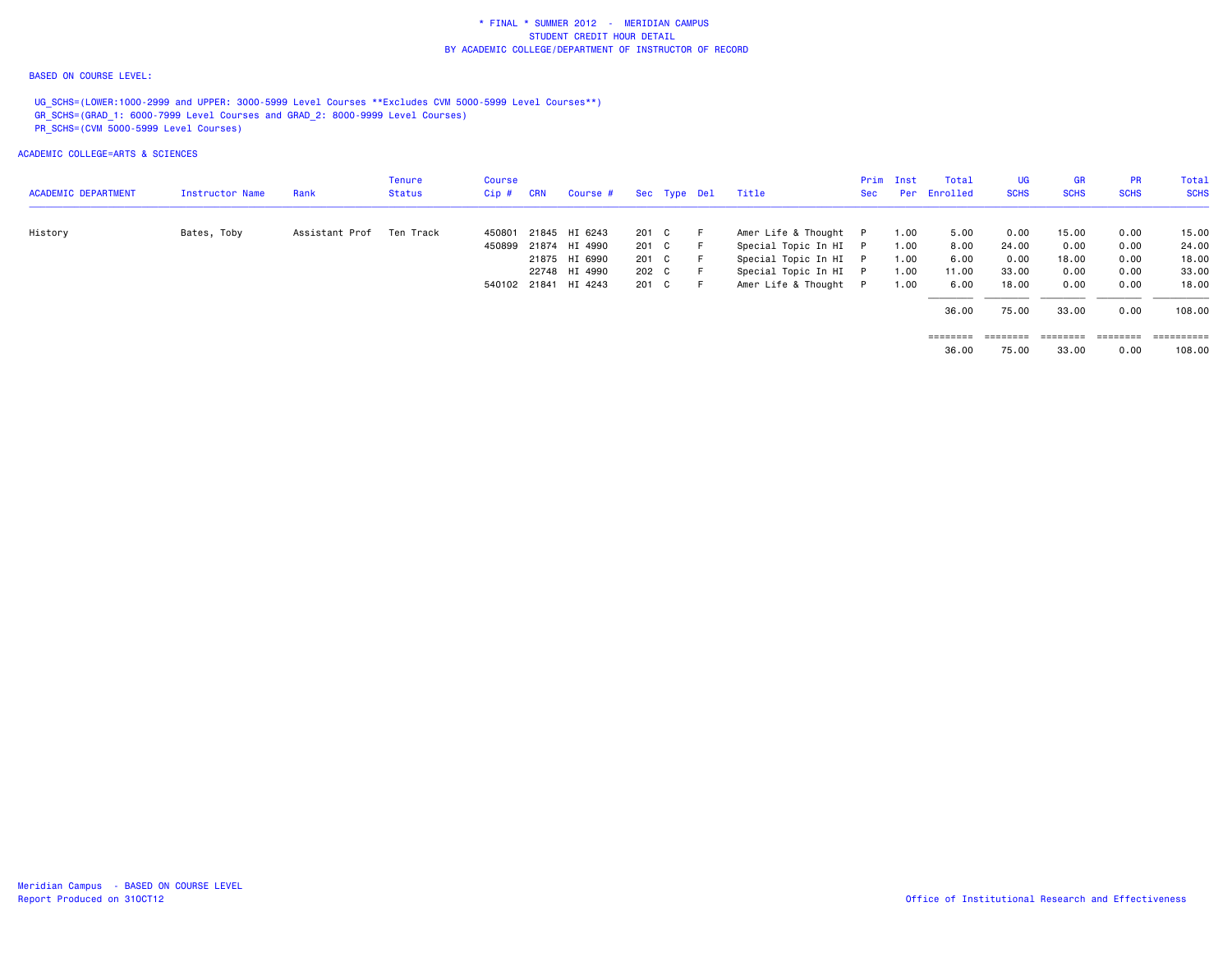#### BASED ON COURSE LEVEL:

UG\_SCHS=(LOWER:1000-2999 and UPPER: 3000-5999 Level Courses \*\*Excludes CVM 5000-5999 Level Courses\*\*) GR\_SCHS=(GRAD\_1: 6000-7999 Level Courses and GRAD\_2: 8000-9999 Level Courses) PR\_SCHS=(CVM 5000-5999 Level Courses)

|                            |                 |                | Tenure    | Course |            |               |       |              |                        |     | <b>Prim Inst</b> | Total                                                                   | <b>UG</b>         | <b>GR</b>         | <b>PR</b>   | Total       |
|----------------------------|-----------------|----------------|-----------|--------|------------|---------------|-------|--------------|------------------------|-----|------------------|-------------------------------------------------------------------------|-------------------|-------------------|-------------|-------------|
| <b>ACADEMIC DEPARTMENT</b> | Instructor Name | Rank           | Status    | Cip #  | <b>CRN</b> | Course #      |       | Sec Type Del | Title                  | Sec |                  | Per Enrolled                                                            | <b>SCHS</b>       | <b>SCHS</b>       | <b>SCHS</b> | <b>SCHS</b> |
| Math & Statistics          | Ge, Lin         | Assistant Prof | Ten Track | 270101 |            | 23551 MA 1433 | 201 C |              | Informal Geom & Meas P |     | 1.00             | 4.00                                                                    | 12.00             | 0.00              | 0.00        | 12.00       |
|                            |                 |                |           | 270501 |            | 21302 MA 2113 | 201 C |              | Intro to Stats         | P.  | 1.00             | 8.00                                                                    | 24.00             | 0.00              | 0.00        | 24.00       |
|                            |                 |                |           |        |            | 21338 ST 2113 | 201 C |              | Intro to Stats         | P   | 1.00             | 3.00                                                                    | 9.00              | 0.00              | 0.00        | 9.00        |
|                            |                 |                |           |        |            | 23115 MA 6243 | 251 C |              | Data Analysis I        | P   | 1.00             | 1.00                                                                    | 0.00              | 3.00              | 0.00        | 3.00        |
|                            |                 |                |           |        |            | 23116 MA 6253 | 281 C |              | Data Analysis          | P.  | 1.00             | 1.00                                                                    | 0.00              | 3.00              | 0.00        | 3.00        |
|                            |                 |                |           |        |            |               |       |              |                        |     |                  | 17.00                                                                   | 45.00             | 6.00              | 0.00        | 51.00       |
|                            |                 |                |           |        |            |               |       |              |                        |     |                  | $\qquad \qquad \equiv \equiv \equiv \equiv \equiv \equiv \equiv \equiv$ | $=$ = = = = = = = | $=$ = = = = = = = | ========    | ========    |
|                            |                 |                |           |        |            |               |       |              |                        |     |                  | 17.00                                                                   | 45.00             | 6.00              | 0.00        | 51.00       |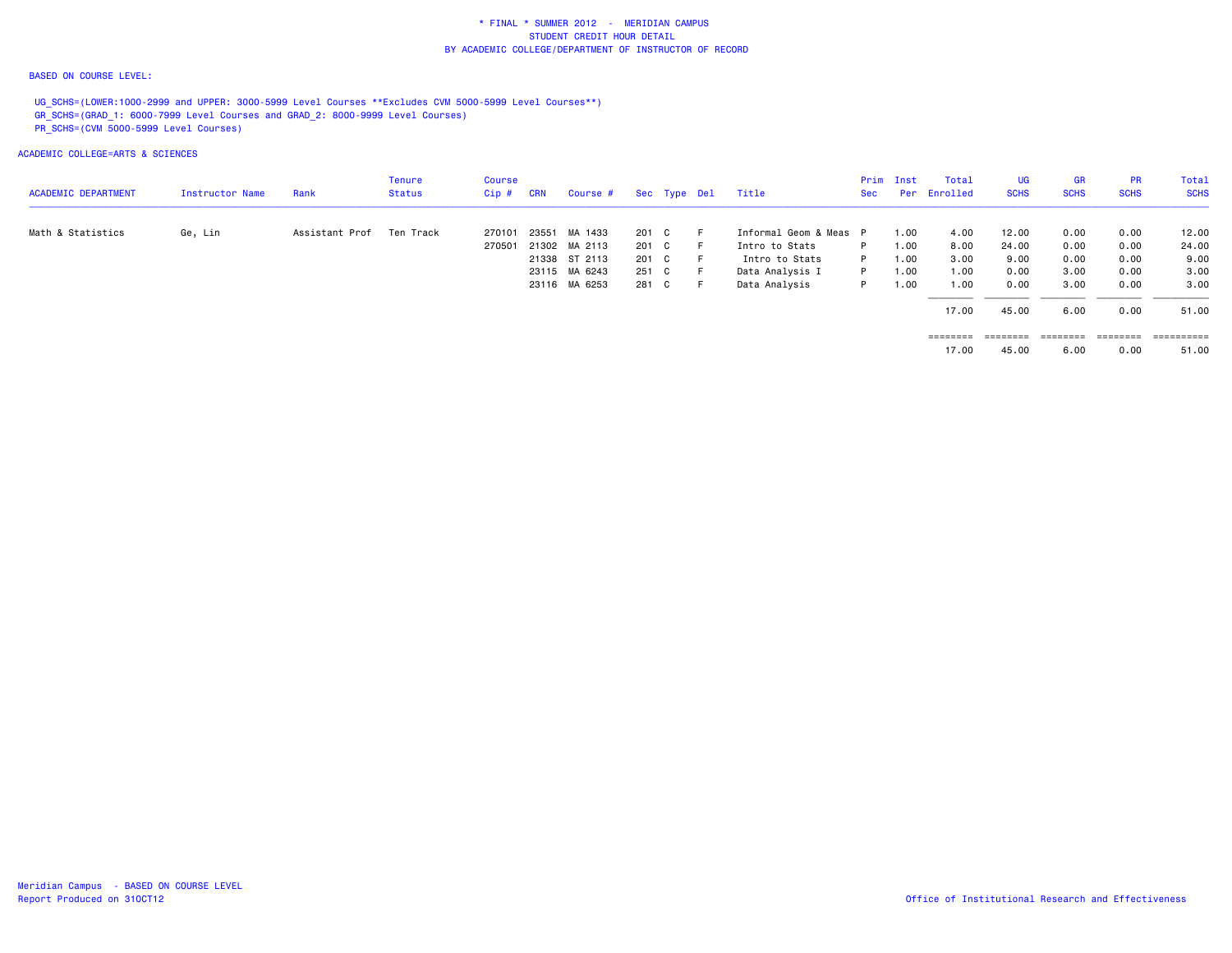#### BASED ON COURSE LEVEL:

UG\_SCHS=(LOWER:1000-2999 and UPPER: 3000-5999 Level Courses \*\*Excludes CVM 5000-5999 Level Courses\*\*) GR\_SCHS=(GRAD\_1: 6000-7999 Level Courses and GRAD\_2: 8000-9999 Level Courses) PR\_SCHS=(CVM 5000-5999 Level Courses)

| <b>ACADEMIC DEPARTMENT</b>            | Instructor Name | Rank     | Tenure<br>Status | Course<br>Cip # | <b>CRN</b> | Course # Sec Type Del Title |         |                        | Prim Inst | Total<br>Sec Per Enrolled | <b>UG</b><br><b>SCHS</b> | <b>GR</b><br><b>SCHS</b> | <b>PR</b><br><b>SCHS</b> | Total<br><b>SCHS</b> |
|---------------------------------------|-----------------|----------|------------------|-----------------|------------|-----------------------------|---------|------------------------|-----------|---------------------------|--------------------------|--------------------------|--------------------------|----------------------|
| Political Sci & Pub Admin Brown, Rita |                 | Lecturer | Non-Ten Track    |                 |            | 451001 23562 PS 4000        | 201 I F | Directed Indiv Study P | 1.00      | 1.00                      | 3.00                     | 0.00                     | 0.00                     | 3.00                 |
|                                       |                 |          |                  |                 |            |                             |         |                        |           | 1.00                      | 3.00                     | 0.00                     | 0.00                     | 3.00                 |
|                                       |                 |          |                  |                 |            |                             |         |                        |           | ========                  |                          |                          |                          | ==========           |
|                                       |                 |          |                  |                 |            |                             |         |                        |           | 1.00                      | 3,00                     | 0.00                     | 0.00                     | 3.00                 |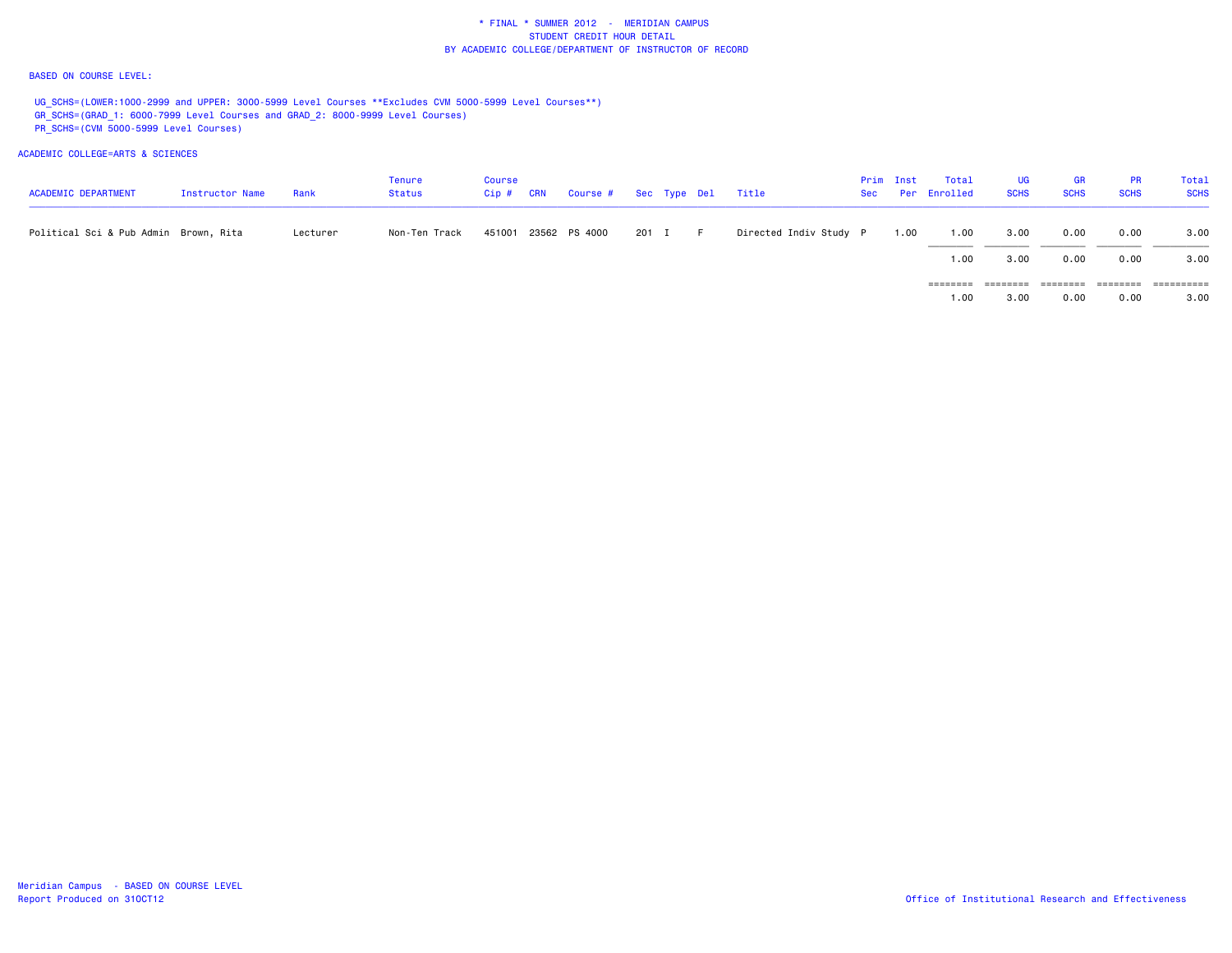#### BASED ON COURSE LEVEL:

UG\_SCHS=(LOWER:1000-2999 and UPPER: 3000-5999 Level Courses \*\*Excludes CVM 5000-5999 Level Courses\*\*) GR\_SCHS=(GRAD\_1: 6000-7999 Level Courses and GRAD\_2: 8000-9999 Level Courses) PR\_SCHS=(CVM 5000-5999 Level Courses)

| <b>ACADEMIC DEPARTMENT</b> | Instructor Name | Rank           | <b>Tenure</b><br><b>Status</b> | <b>Course</b><br>$Cip$ # | <b>CRN</b> | Course #       |         | Sec Type Del |      | Title                  | Prim<br><b>Sec</b> | Inst<br>Per | Total<br>Enrolled | UG<br><b>SCHS</b> | <b>GR</b><br><b>SCHS</b> | <b>PR</b><br><b>SCHS</b> | Total<br><b>SCHS</b> |
|----------------------------|-----------------|----------------|--------------------------------|--------------------------|------------|----------------|---------|--------------|------|------------------------|--------------------|-------------|-------------------|-------------------|--------------------------|--------------------------|----------------------|
|                            |                 |                |                                |                          |            |                |         |              |      |                        |                    |             |                   |                   |                          |                          |                      |
| Psychology                 | Gier, Vicki     | Assistant Prof | Ten Track                      | 420101                   |            | 21325 PSY 3363 | 201 C   |              | - F  | Behav Modification     | P                  | 1.00        | 9.00              | 27.00             | 0.00                     | 0.00                     | 27.00                |
|                            |                 |                |                                |                          |            | 22407 PSY 4403 | 201 C   |              | - F  | Biological Psycholog P |                    | 1.00        | 2.00              | 6.00              | 0.00                     | 0.00                     | 6.00                 |
|                            |                 |                |                                |                          |            |                |         |              |      |                        |                    |             | 11.00             | 33.00             | 0.00                     | 0.00                     | 33.00                |
|                            | Marlow, Alisha  | Lecturer       | Non-Ten Track                  | 420101                   |            | 21880 PSY 4983 | 201 C   |              | - F  | Psychology Of Aging    |                    | 1.00        | 6.00              | 18.00             | 0.00                     | 0.00                     | 18.00                |
|                            |                 |                |                                |                          |            | 21881 PSY 6983 | 201 C   |              | -F.  | Psychology Of Aging    |                    | 1.00        | 5.00              | 0.00              | 15.00                    | 0.00                     | 15.00                |
|                            |                 |                |                                |                          |            |                |         |              |      |                        |                    |             | 11.00             | 18.00             | 15.00                    | 0.00                     | 33.00                |
|                            | Shumate, James  | Lecturer       | Non-Ten Track                  | 420101                   | 21327      | PSY 4726       | 201 E   |              | -F   | Internship In Psy I    | P                  | 1.00        | 1.00              | 6.00              | 0.00                     | 0.00                     | 6.00                 |
|                            |                 |                |                                |                          |            | 21884 PSY 3503 | 201 C   |              |      | Health Psychology      |                    | 1.00        | 14.00             | 42.00             | 0.00                     | 0.00                     | 42.00                |
|                            |                 |                |                                |                          |            | 22383 PSY 7000 | 201 I   |              |      | Directed Indiv Study P |                    | 1.00        | 1.00              | 0.00              | 3.00                     | 0.00                     | 3.00                 |
|                            |                 |                |                                |                          |            | 23770 PSY 4000 | $201$ I |              | $-F$ | Directed Indiv Study P |                    | 1.00        | 1.00              | 3.00              | 0.00                     | 0.00                     | 3.00                 |
|                            |                 |                |                                |                          |            |                |         |              |      |                        |                    |             | 17.00             | 51.00             | 3.00                     | 0.00                     | 54.00                |
|                            |                 |                |                                |                          |            |                |         |              |      |                        |                    |             | ========          |                   |                          |                          | ==========           |
|                            |                 |                |                                |                          |            |                |         |              |      |                        |                    |             | 39.00             | 102.00            | 18.00                    | 0.00                     | 120.00               |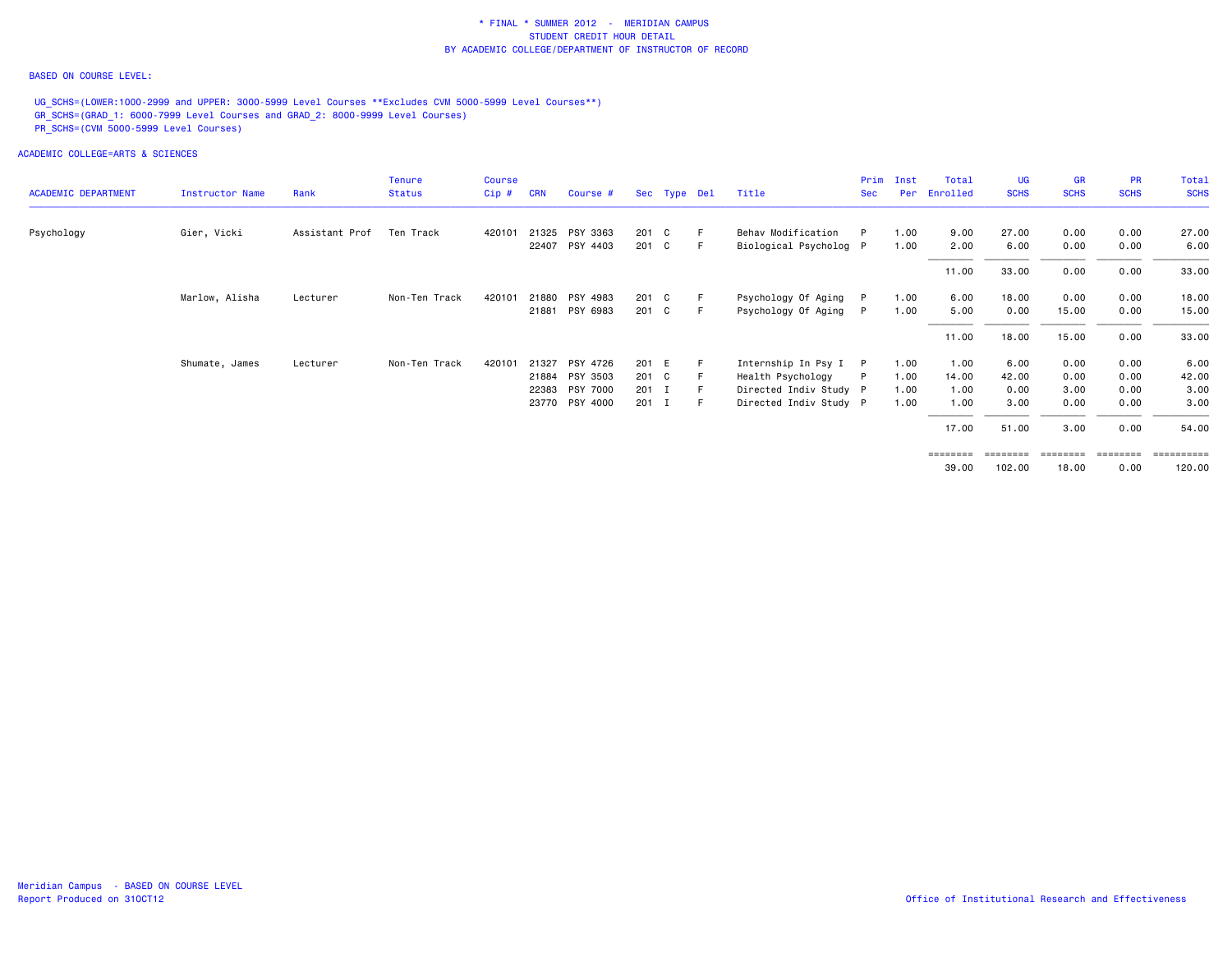#### BASED ON COURSE LEVEL:

UG\_SCHS=(LOWER:1000-2999 and UPPER: 3000-5999 Level Courses \*\*Excludes CVM 5000-5999 Level Courses\*\*) GR\_SCHS=(GRAD\_1: 6000-7999 Level Courses and GRAD\_2: 8000-9999 Level Courses) PR\_SCHS=(CVM 5000-5999 Level Courses)

|                            |                 |            | <b>Tenure</b> | <b>Course</b> |            |                |       |              |   |                        |     | Prim Inst | Total             | UG                | <b>GR</b>   | <b>PR</b>         | Total       |
|----------------------------|-----------------|------------|---------------|---------------|------------|----------------|-------|--------------|---|------------------------|-----|-----------|-------------------|-------------------|-------------|-------------------|-------------|
| <b>ACADEMIC DEPARTMENT</b> | Instructor Name | Rank       | Status        | $Cip$ #       | <b>CRN</b> | Course #       |       | Sec Type Del |   | Title                  | Sec |           | Per Enrolled      | <b>SCHS</b>       | <b>SCHS</b> | <b>SCHS</b>       | <b>SCHS</b> |
| Sociology                  | Cook, Amanda    | Lecturer   | Non-Ten Track | 450401        |            | 21848 CRM 1003 | 201 C |              | F | Crime & Justice in A P |     | 1.00      | 9.00              | 27.00             | 0.00        | 0.00              | 27.00       |
|                            |                 |            |               |               |            | 21885 CRM 3503 | 201 C |              |   | Violence in the US P   |     | 1.00      | 12.00             | 36.00             | 0.00        | 0.00              | 36.00       |
|                            |                 |            |               | 451101        |            | 23539 SO 6513  | 201 C |              |   | Correctional Systems P |     | 1.00      | 1.00              | 0.00              | 3.00        | 0.00              | 3.00        |
|                            |                 |            |               |               |            |                |       |              |   |                        |     |           | 22.00             | 63.00             | 3.00        | 0.00              | 66.00       |
|                            | Savage, Angela  | Instructor | Non-Ten Track | 440701        | 21341      | SW 4643        | 201 C |              |   | S W Services in Scho P |     | 1.00      | 10.00             | 30.00             | 0.00        | 0.00              | 30.00       |
|                            |                 |            |               |               |            |                |       |              |   |                        |     |           | 10.00             | 30.00             | 0.00        | 0.00              | 30.00       |
|                            |                 |            |               |               |            |                |       |              |   |                        |     |           | $=$ = = = = = = = | $=$ = = = = = = = |             | $=$ = = = = = = = | ==========  |
|                            |                 |            |               |               |            |                |       |              |   |                        |     |           | 32.00             | 93.00             | 3.00        | 0.00              | 96.00       |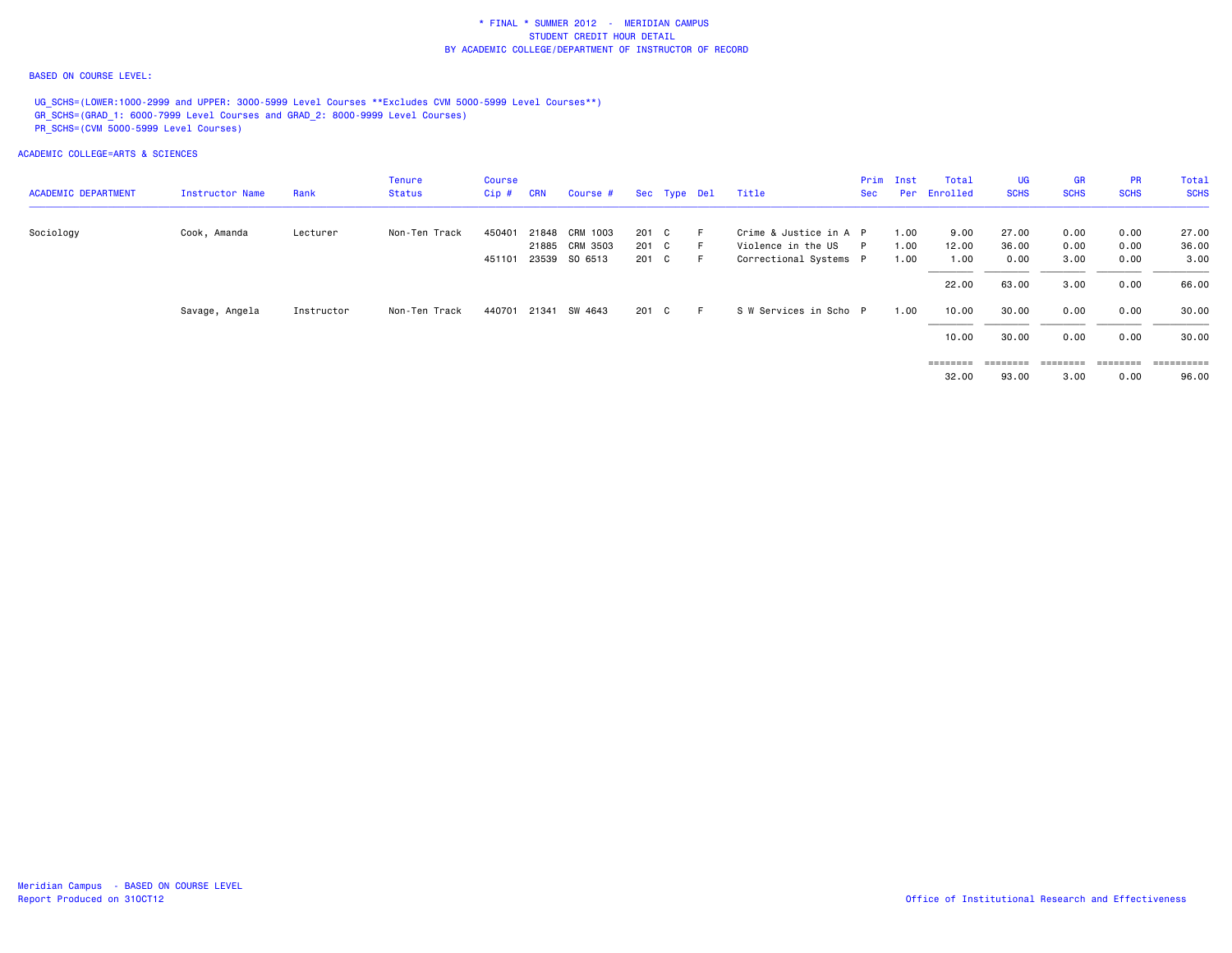#### BASED ON COURSE LEVEL:

UG SCHS=(LOWER:1000-2999 and UPPER: 3000-5999 Level Courses \*\*Excludes CVM 5000-5999 Level Courses\*\*) GR\_SCHS=(GRAD\_1: 6000-7999 Level Courses and GRAD\_2: 8000-9999 Level Courses) PR\_SCHS=(CVM 5000-5999 Level Courses)

ACADEMIC COLLEGE=BUSINESS

|                            |                        |                | <b>Tenure</b> | Course |            |                       |       |              |     |                        | Prim | Inst | Total        | UG          | GR          | <b>PR</b>   | Total        |
|----------------------------|------------------------|----------------|---------------|--------|------------|-----------------------|-------|--------------|-----|------------------------|------|------|--------------|-------------|-------------|-------------|--------------|
| <b>ACADEMIC DEPARTMENT</b> | <b>Instructor Name</b> | Rank           | <b>Status</b> | Cip#   | <b>CRN</b> | Course #              |       | Sec Type Del |     | Title                  | Sec  |      | Per Enrolled | <b>SCHS</b> | <b>SCHS</b> | <b>SCHS</b> | <b>SCHS</b>  |
| Accounting                 | Allen, Paul            | Lecturer       | Non-Ten Track | 520301 |            | 21210 ACC 4023        | 201 C |              | - F | Advanced ACC           | P.   | 1.00 | 16.00        | 48.00       | 0.00        | 0.00        | 48.00        |
|                            |                        |                |               |        |            | 21217 ACC 8023        | 201 C |              | F   | Managerial Acc         | P.   | 1.00 | 3.00         | 0.00        | 9.00        | 0.00        | 9.00         |
|                            |                        |                |               |        |            |                       |       |              |     |                        |      |      |              |             |             |             |              |
|                            |                        |                |               |        |            |                       |       |              |     |                        |      |      | 19.00        | 48.00       | 9.00        | 0.00        | 57.00        |
|                            | Ennis, Kevin           | Associate Prof | Tenured       | 520301 |            | 21209 ACC 4013        | 201 C |              |     | Income Tax I           | P.   | 1.00 | 8.00         | 24.00       | 0.00        | 0.00        | 24.00        |
|                            |                        |                |               |        |            | 22133 ACC 6063        | 201 C |              |     | Income Tax II          | P.   | 1.00 | 2.00         | 0.00        | 6.00        | 0.00        | 6.00         |
|                            |                        |                |               |        |            | 22403 ACC 4043        | 201 C |              |     | Municipal & Govt Acc P |      | 1.00 | 7.00         | 21.00       | 0.00        | 0.00        | 21.00        |
|                            |                        |                |               |        |            | 22466 ACC 3013        | 201 C |              | - F | Cost Accounting        | P.   | 1.00 | 1.00         | 3.00        | 0.00        | 0.00        | 3.00         |
|                            |                        |                |               |        |            | 521601 21213 ACC 4063 | 201 C |              | F   | Income Tax II          | P.   | 1.00 | 8.00         | 24.00       | 0.00        | 0.00        | 24.00        |
|                            |                        |                |               |        |            |                       |       |              |     |                        |      |      | 26.00        | 72.00       | 6.00        | 0.00        | 78.00        |
|                            |                        |                |               |        |            |                       |       |              |     |                        |      |      | ========     | ========    | ---------   | ========    | - ========== |

45.00 120.00 15.00 0.00 135.00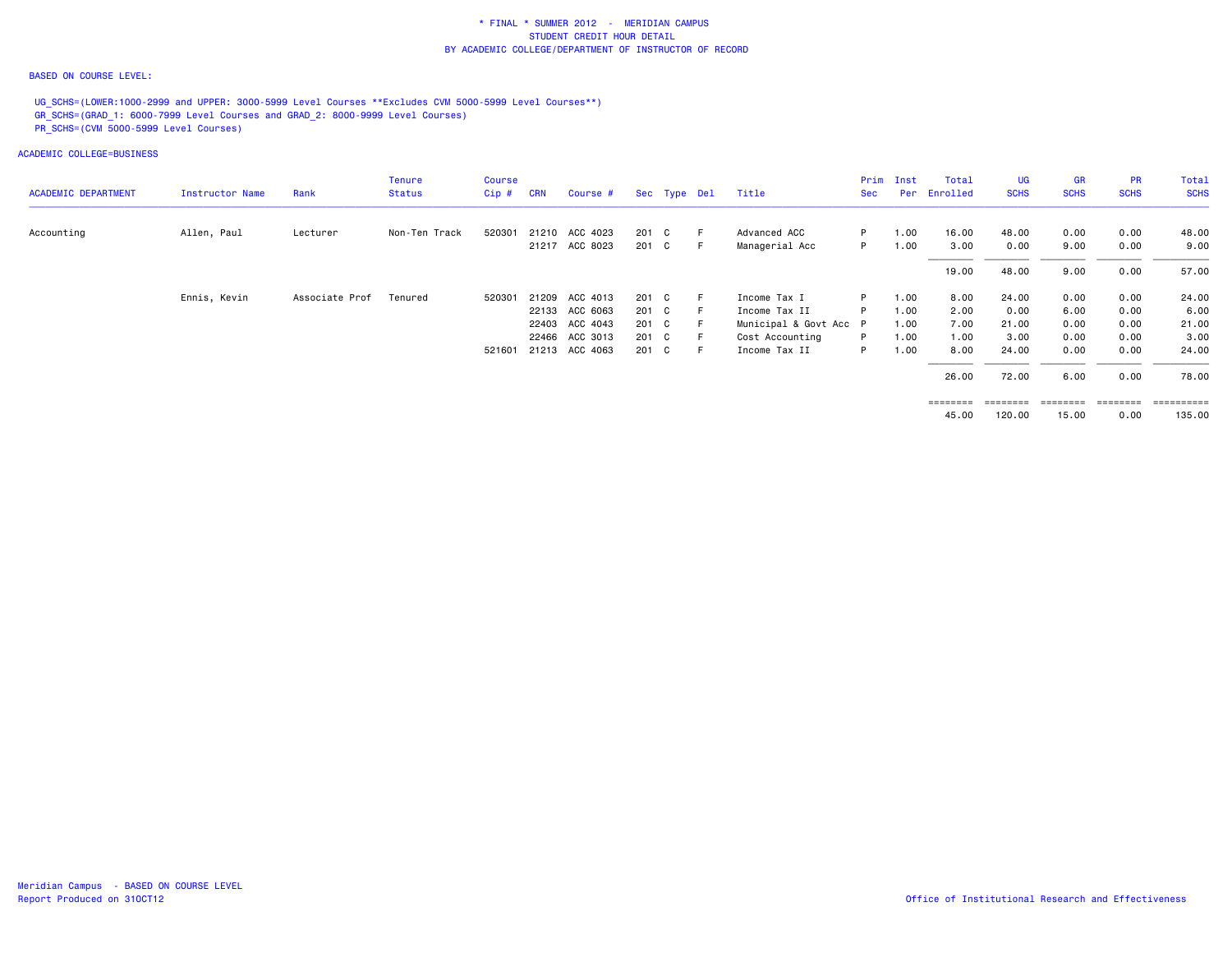#### BASED ON COURSE LEVEL:

UG\_SCHS=(LOWER:1000-2999 and UPPER: 3000-5999 Level Courses \*\*Excludes CVM 5000-5999 Level Courses\*\*) GR\_SCHS=(GRAD\_1: 6000-7999 Level Courses and GRAD\_2: 8000-9999 Level Courses) PR\_SCHS=(CVM 5000-5999 Level Courses)

| <b>ACADEMIC DEPARTMENT</b> | Instructor Name  | Rank                       | Tenure<br>Status | Course<br>$Cip$ # | <b>CRN</b> | Course # Sec Type Del Title |       |     |                        | Prim Inst | Total<br>Sec Per Enrolled | <b>UG</b><br><b>SCHS</b> | <b>GR</b><br><b>SCHS</b> | <b>PR</b><br><b>SCHS</b> | Total<br><b>SCHS</b> |
|----------------------------|------------------|----------------------------|------------------|-------------------|------------|-----------------------------|-------|-----|------------------------|-----------|---------------------------|--------------------------|--------------------------|--------------------------|----------------------|
| Finance & Economics        | Spurlin, William | Assistant Prof – Ten Track |                  |                   |            | 520801 21293 FIN 3123       | 201 C | - F | Financial Management P | 1.00      | 10.00                     | 30.00                    | 0.00                     | 0.00                     | 30.00                |
|                            |                  |                            |                  |                   |            |                             |       |     |                        |           | 10.00                     | 30.00                    | 0.00                     | 0.00                     | 30.00                |
|                            |                  |                            |                  |                   |            |                             |       |     |                        |           | ========                  | ========                 | ========                 | ========                 | ==========           |
|                            |                  |                            |                  |                   |            |                             |       |     |                        |           | 10,00                     | 30.00                    | 0.00                     | 0.00                     | 30.00                |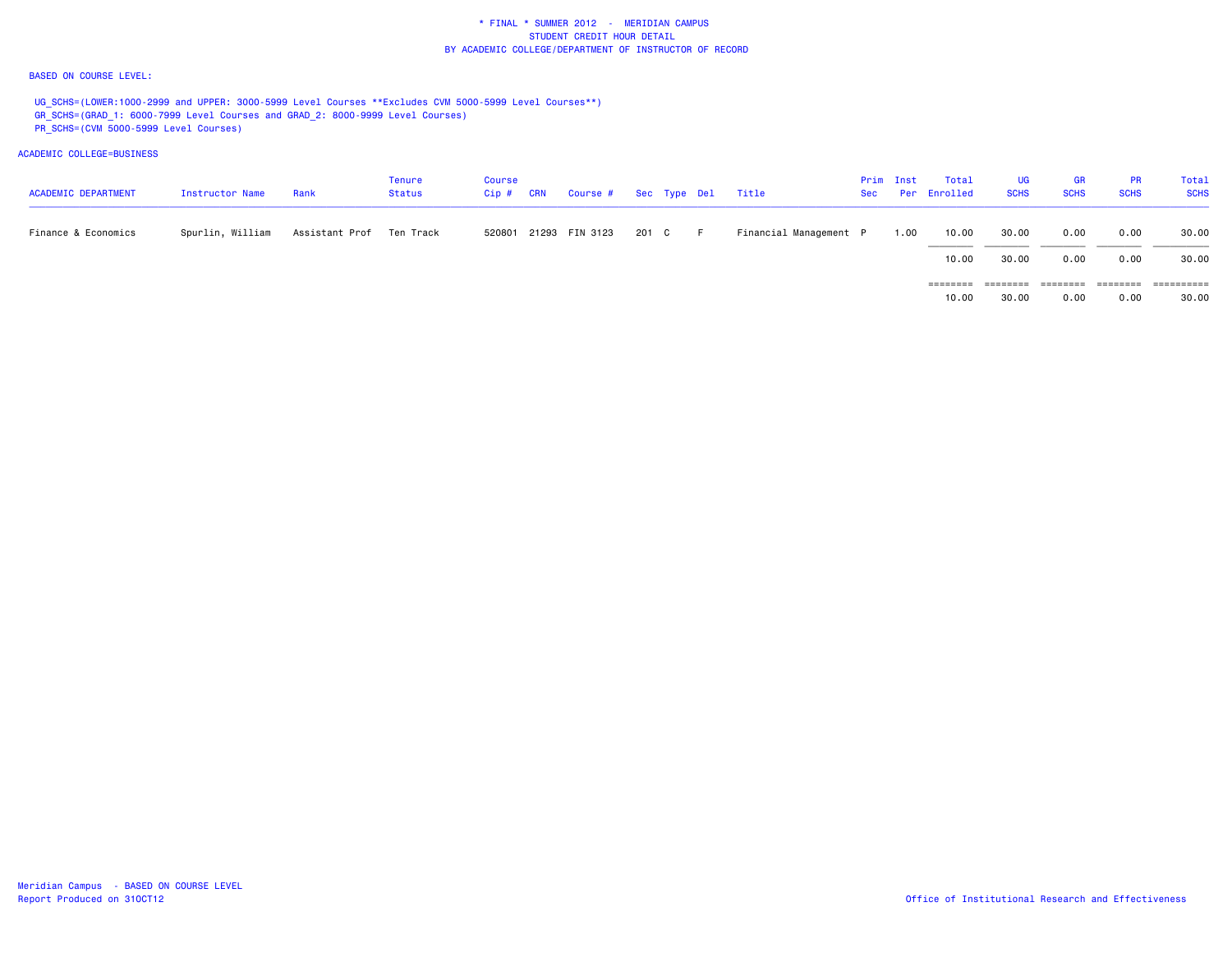#### BASED ON COURSE LEVEL:

UG\_SCHS=(LOWER:1000-2999 and UPPER: 3000-5999 Level Courses \*\*Excludes CVM 5000-5999 Level Courses\*\*) GR\_SCHS=(GRAD\_1: 6000-7999 Level Courses and GRAD\_2: 8000-9999 Level Courses) PR\_SCHS=(CVM 5000-5999 Level Courses)

|                                                                       |                        |                | <b>Tenure</b> | <b>Course</b> |            |                       |       |              |    |                        | Prim       | Inst | Total             | <b>UG</b>          | <b>GR</b>        | PR               | Total       |
|-----------------------------------------------------------------------|------------------------|----------------|---------------|---------------|------------|-----------------------|-------|--------------|----|------------------------|------------|------|-------------------|--------------------|------------------|------------------|-------------|
| <b>ACADEMIC DEPARTMENT</b>                                            | <b>Instructor Name</b> | Rank           | <b>Status</b> | Cip#          | <b>CRN</b> | Course #              |       | Sec Type Del |    | Title                  | <b>Sec</b> | Per  | Enrolled          | <b>SCHS</b>        | <b>SCHS</b>      | <b>SCHS</b>      | <b>SCHS</b> |
| Management & Info Systems McWilliams, Dougla Assistant Prof Ten Track |                        |                |               |               |            | 521302 21222 BQA 3123 | 281 C |              | F. | Bus Stat Methods II P  |            | 1.00 | 5.00              | 15.00              | 0.00             | 0.00             | 15.00       |
|                                                                       |                        |                |               |               |            |                       |       |              |    |                        |            |      | 5.00              | 15.00              | 0.00             | 0.00             | 15.00       |
|                                                                       | Randle, Vikki          | Associate Prof | Tenured       | 520101        | 21224      | <b>BUS 4853</b>       | 201 C |              |    | <b>Business Policy</b> | P          | 1.00 | 7.00              | 21.00              | 0.00             | 0.00             | 21.00       |
|                                                                       |                        |                |               | 520201        |            | 23590 MGT 4153        | 201 C |              |    | Management Seminar     | P          | 1.00 | 1.00              | 3.00               | 0.00             | 0.00             | 3.00        |
|                                                                       |                        |                |               |               |            | 23687 MGT 4533        | 251 C |              | F  | Advanced Hrm           | P          | 1.00 | 1.00              | 3.00               | 0.00             | 0.00             | 3.00        |
|                                                                       |                        |                |               |               |            |                       |       |              |    |                        |            |      | 9.00              | 27.00              | 0.00             | 0.00             | 27.00       |
|                                                                       | Shin, Seungjae         | Associate Prof | Tenured       | 521201        | 21220      | BIS 3233              | 281 C |              |    | Management Informati P |            | 1.00 | 6.00              | 18.00              | 0.00             | 0.00             | 18.00       |
|                                                                       |                        |                |               |               |            | 22386 BIS 3523        | 281 C |              |    | Advanced Languages P   |            | 1.00 | 1.00              | 3.00               | 0.00             | 0.00             | 3.00        |
|                                                                       |                        |                |               |               |            | 22702 BIS 8513        | 281 C |              |    | Bus Telecommunicatio P |            | 1.00 | 1.00              | 0.00               | 3.00             | 0.00             | 3.00        |
|                                                                       |                        |                |               |               |            | 521299 22703 BIS 6990 | 281 C |              | F  | Special Topic In BIS P |            | 1.00 | 1.00              | 0.00               | 3.00             | 0.00             | 3.00        |
|                                                                       |                        |                |               |               |            |                       |       |              |    |                        |            |      | 9.00              | 21.00              | 6.00             | 0.00             | 27.00       |
|                                                                       | White, Harold          | Instructor     | Non-Ten Track | 520201        | 21304      | MGT 3213              | 201 C |              | F. | Org Communications     | P          | 1.00 | 8.00              | 24.00              | 0.00             | 0.00             | 24.00       |
|                                                                       |                        |                |               | 521301        |            | 21303 MGT 3114        | 201 C |              | F. | Prin of Mgt & Prod     | P          | 1.00 | 5.00              | 20.00              | 0.00             | 0.00             | 20.00       |
|                                                                       |                        |                |               |               |            |                       |       |              |    |                        |            |      | 13.00             | 44.00              | 0.00             | 0.00             | 44.00       |
|                                                                       | Young, Carlton         | Assistant Prof | Ten Track     | 510701        |            | 21296 HCA 4443        | 201 E |              | F. | Healthcare Internshi P |            | 1.00 | 5.00              | 15.00              | 0.00             | 0.00             | 15.00       |
|                                                                       |                        |                |               |               |            | 23724 HCA 3313        | 201 C |              | E  | Healthcare Systems     | P          | 1.00 | 1.00              | 3.00               | 0.00             | 0.00             | 3.00        |
|                                                                       |                        |                |               |               |            |                       |       |              |    |                        |            |      | 6.00              | 18.00              | 0.00             | 0.00             | 18.00       |
|                                                                       |                        |                |               |               |            |                       |       |              |    |                        |            |      | ========<br>42.00 | --------<br>125.00 | ========<br>6.00 | ========<br>0.00 | 131.00      |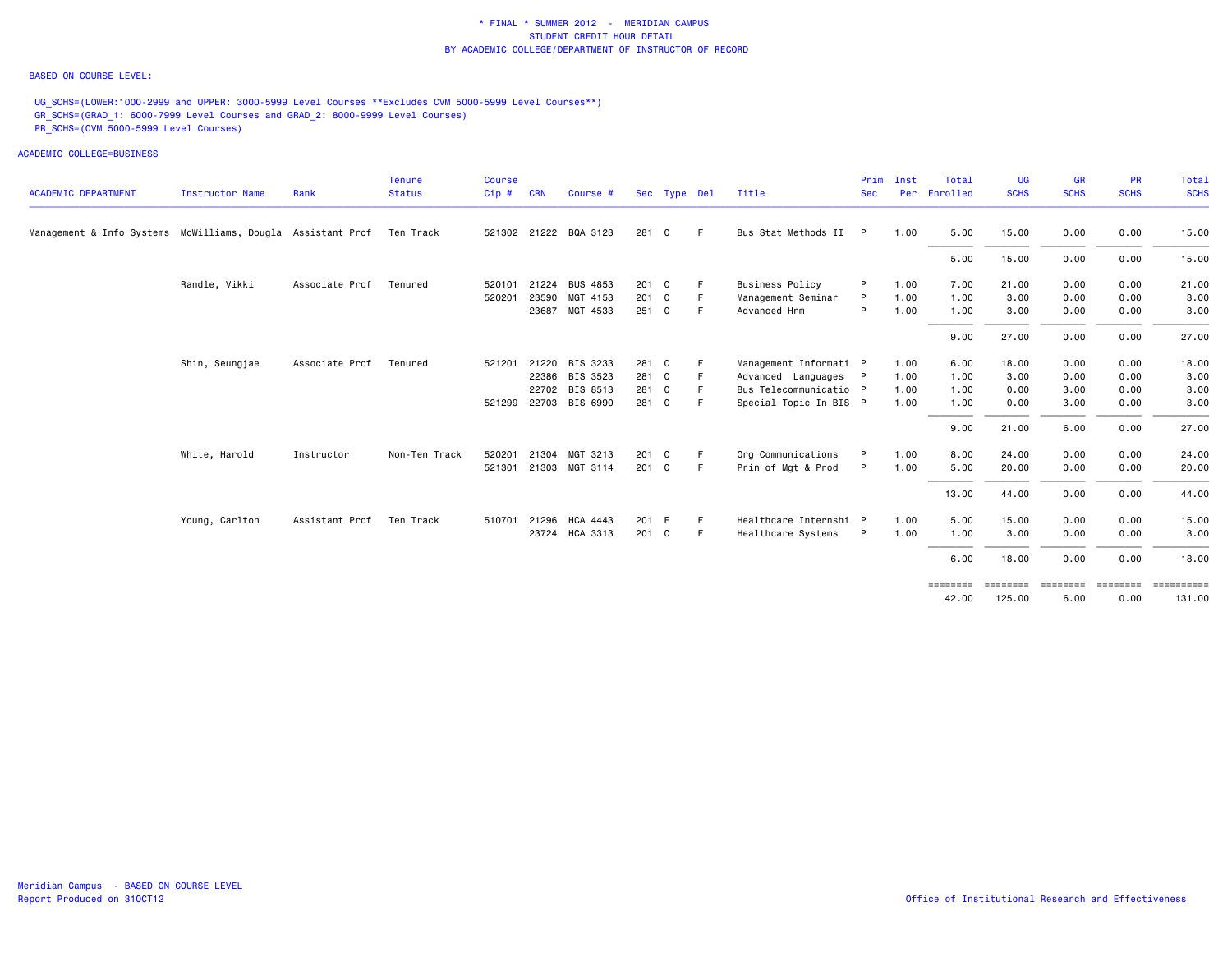#### BASED ON COURSE LEVEL:

UG\_SCHS=(LOWER:1000-2999 and UPPER: 3000-5999 Level Courses \*\*Excludes CVM 5000-5999 Level Courses\*\*) GR\_SCHS=(GRAD\_1: 6000-7999 Level Courses and GRAD\_2: 8000-9999 Level Courses) PR\_SCHS=(CVM 5000-5999 Level Courses)

| <b>ACADEMIC DEPARTMENT</b>              | <b>Instructor Name</b> | Rank           | Tenure<br>Status | Course<br>Cip # | <b>CRN</b> | Course #              |       | Sec Type Del |     | Title                  | <b>Sec</b> | Prim Inst | Total<br>Per Enrolled | <b>UG</b><br><b>SCHS</b> | <b>GR</b><br><b>SCHS</b> | <b>PR</b><br><b>SCHS</b> | Total<br><b>SCHS</b> |
|-----------------------------------------|------------------------|----------------|------------------|-----------------|------------|-----------------------|-------|--------------|-----|------------------------|------------|-----------|-----------------------|--------------------------|--------------------------|--------------------------|----------------------|
| Marketing, Quan Anal &Bus Hill, William |                        | Associate Prof | Tenured          |                 |            | 521302 21223 BQA 8233 | 201 C |              | - F | Quant Analysis & Bus P |            | 1.00      | 4.00                  | 0.00                     | 12.00                    | 0.00                     | 12.00                |
|                                         |                        |                |                  | 521401          | 21311      | MKT 3013              | 201 C |              | - F | Principles Of Mkt      | P          | 1.00      | 12.00                 | 36.00                    | 0.00                     | 0.00                     | 36.00                |
|                                         |                        |                |                  |                 |            | 21312 MKT 4113        | 201 C |              | - F | Personal Selling       | P.         | 1.00      | 13.00                 | 39.00                    | 0.00                     | 0.00                     | 39.00                |
|                                         |                        |                |                  |                 |            | 21791 MKT 3933        | 201 C |              | - F | International Mkt      |            | 1.00      | 9.00                  | 27.00                    | 0.00                     | 0.00                     | 27,00                |
|                                         |                        |                |                  |                 |            |                       |       |              |     |                        |            |           | 38,00                 | 102.00                   | 12.00                    | 0.00                     | 114.00               |
|                                         |                        |                |                  |                 |            |                       |       |              |     |                        |            |           | ========              | =======                  | ========                 | ======                   | ==========           |
|                                         |                        |                |                  |                 |            |                       |       |              |     |                        |            |           | 38.00                 | 102.00                   | 12.00                    | 0.00                     | 114.00               |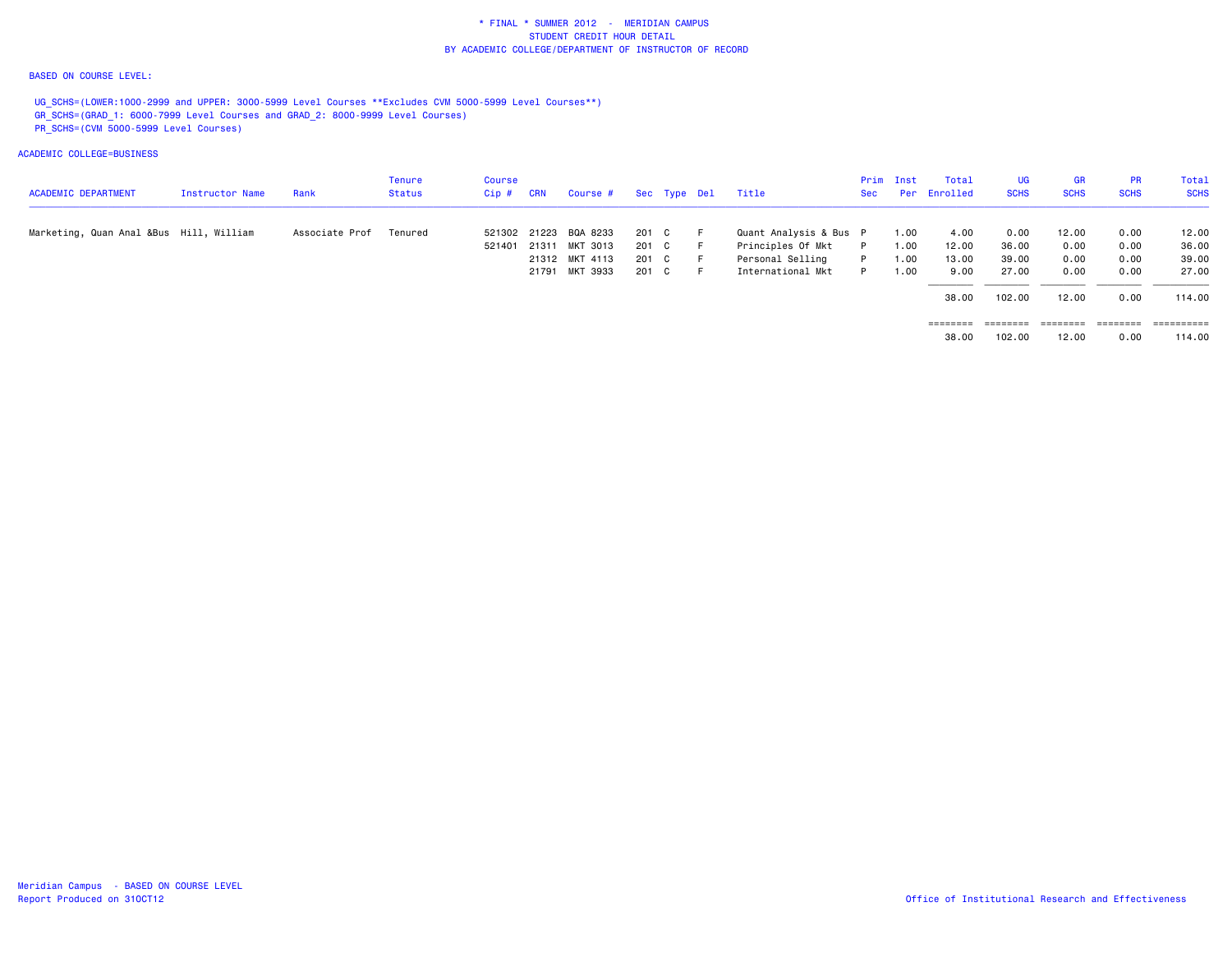#### BASED ON COURSE LEVEL:

UG\_SCHS=(LOWER:1000-2999 and UPPER: 3000-5999 Level Courses \*\*Excludes CVM 5000-5999 Level Courses\*\*) GR\_SCHS=(GRAD\_1: 6000-7999 Level Courses and GRAD\_2: 8000-9999 Level Courses) PR\_SCHS=(CVM 5000-5999 Level Courses)

| <b>ACADEMIC DEPARTMENT</b> | Instructor Name             | Rank           | <b>Tenure</b><br><b>Status</b> | <b>Course</b><br>Cip# | <b>CRN</b>   | Course #                   |                | Sec Type Del |             | Title                                        | Prim<br><b>Sec</b> | Inst         | Total<br>Per Enrolled | <b>UG</b><br><b>SCHS</b> | <b>GR</b><br><b>SCHS</b>               | <b>PR</b><br><b>SCHS</b> | Total<br><b>SCHS</b> |
|----------------------------|-----------------------------|----------------|--------------------------------|-----------------------|--------------|----------------------------|----------------|--------------|-------------|----------------------------------------------|--------------------|--------------|-----------------------|--------------------------|----------------------------------------|--------------------------|----------------------|
|                            |                             |                |                                |                       |              |                            |                |              |             |                                              |                    |              |                       |                          |                                        |                          |                      |
| Counseling & Educational   | James, Marilyn              | Non-Faculty    | Non-Faculty                    | 131101                | 21245        | COE 8740<br>21981 COE 8203 | 201 E<br>201 C |              | F<br>F      | Acad Yr Field ExpII- P<br>Place & Career Dev | $\mathsf{P}$       | 1.00<br>1.00 | 2.00<br>6.00          | 0.00<br>0.00             | 12.00<br>18.00                         | 0.00<br>0.00             | 12.00<br>18.00       |
|                            |                             |                |                                |                       |              |                            |                |              |             |                                              |                    |              | 8.00                  | 0.00                     | 30.00                                  | 0.00                     | 30.00                |
|                            | McCaskill-Mitchell Lecturer |                | Non-Ten Track                  |                       | 130802 21287 | EPY 6033                   | 201 C          |              | F           | Lear Theo Ed Rel Set P                       |                    | 1.00         | 8.00                  | 0.00                     | 24.00                                  | 0.00                     | 24.00                |
|                            |                             |                |                                |                       |              | 21292 EPY 8223             | 201 C          |              | F           | Psy Educ Foundations P                       |                    | 1.00         | 2.00                  | 0.00                     | 6.00                                   | 0.00                     | 6.00                 |
|                            |                             |                |                                |                       |              |                            |                |              |             |                                              |                    |              | 10.00                 | 0.00                     | 30.00                                  | 0.00                     | 30.00                |
|                            | McDonald, Richard           | Lecturer       | Non-Ten Track                  |                       |              | 131101 21247 COE 8903      | 201 C          |              | F.          | School Couns Service P                       |                    | 1.00         | 8.00                  | 0.00                     | 24.00                                  | 0.00                     | 24.00                |
|                            |                             |                |                                |                       |              | 420601 21238 COE 8043      | 201 C          |              | F           | Group Tech & Proced P                        |                    | 1.00         | 3.00                  | 0.00                     | 9.00                                   | 0.00                     | 9.00                 |
|                            |                             |                |                                |                       |              |                            |                |              |             |                                              |                    |              | 11.00                 | 0.00                     | 33.00                                  | 0.00                     | 33.00                |
|                            | Porter, Julia               | Professor      | Tenured                        | 420601                |              | 23442 COE 7000             | 201 I          |              | F           | Directed Indiv Study P                       |                    | 1.00         | 1.00                  | 0.00                     | 1.00                                   | 0.00                     | 1.00                 |
|                            |                             |                |                                |                       |              | 23592 COE 7000             | 202 I          |              | $\mathsf F$ | Directed Indiv Study P                       |                    | 1.00         | 1.00                  | 0.00                     | 3.00                                   | 0.00                     | 3.00                 |
|                            |                             |                |                                |                       |              |                            |                |              |             |                                              |                    |              | 2.00                  | 0.00                     | 4.00                                   | 0.00                     | 4.00                 |
|                            | Thomas, George              | Lecturer       | Non-Ten Track                  |                       |              | 130604 21998 EPY 6313      | 201 C          |              | F           | Measure & Eval                               | P                  | 1.00         | 15.00                 | 0.00                     | 45.00                                  | 0.00                     | 45.00                |
|                            |                             |                |                                |                       |              |                            |                |              |             |                                              |                    |              | 15.00                 | 0.00                     | 45.00                                  | 0.00                     | 45.00                |
|                            | Watson, Joshua              | Associate Prof | Tenured                        |                       |              | 130603 21289 EPY 6214      | 201 C          |              | F           | Ed & Psy Statistics P                        |                    | 1.00         | 9.00                  | 0.00                     | 36.00                                  | 0.00                     | 36.00                |
|                            |                             |                |                                |                       |              | 420601 21978 COE 8023      | 201 C          |              | F           | Counseling Theory                            | P                  | 1.00         | 7.00                  | 0.00                     | 21.00                                  | 0.00                     | 21.00                |
|                            |                             |                |                                |                       |              |                            |                |              |             |                                              |                    |              | 16.00                 | 0.00                     | 57.00                                  | 0.00                     | 57.00                |
|                            | Weir, Karla                 | Lecturer       | Non-Ten Track                  | 130101                | 21987        | EPY 3253                   | 201 C          |              | F           | Evaluating Learning                          | P                  | 1.00         | 7.00                  | 21.00                    | 0.00                                   | 0.00                     | 21.00                |
|                            |                             |                |                                |                       |              | 420601 21241 COE 8093      | 201 S          |              | F           | Sem in Counseling                            | P                  | 1.00         | 3.00                  | 0.00                     | 9.00                                   | 0.00                     | 9.00                 |
|                            |                             |                |                                |                       |              |                            |                |              |             |                                              |                    |              | 10.00                 | 21.00                    | 9.00                                   | 0.00                     | 30.00                |
|                            | Wilson, Dwyla               | Lecturer       | Non-Ten Track                  |                       |              | 420201 21974 COE 8633      | $201 \quad C$  |              | F.          | Psychosocial Rehab                           | P                  | 1.00         | 3.00                  | 0.00                     | 9.00                                   | 0.00                     | 9.00                 |
|                            |                             |                |                                |                       |              |                            |                |              |             |                                              |                    |              | 3.00                  | 0.00                     | 9.00                                   | 0.00                     | 9.00                 |
|                            | Wozny, Darren               | Associate Prof | Tenured                        | 420701                |              | 21237 COE 6903             | 201 C          |              | F           | Dev Coun/Men Health                          | - P                | 1.00         | 11.00                 | 0.00                     | 33.00                                  | 0.00                     | 33.00                |
|                            |                             |                |                                |                       |              | 421601 21240 COE 8073      | 201 C          |              | F           | Cultural Found/Couns P                       |                    | 1.00         | 9.00                  | 0.00                     | 27.00                                  | 0.00                     | 27.00                |
|                            |                             |                |                                |                       |              |                            |                |              |             |                                              |                    |              | 20.00                 | 0.00                     | 60.00                                  | 0.00                     | 60.00                |
|                            |                             |                |                                |                       |              |                            |                |              |             |                                              |                    |              | ========<br>95.00     | ========<br>21.00        | --------- -------- ---------<br>277.00 | 0.00                     | 298.00               |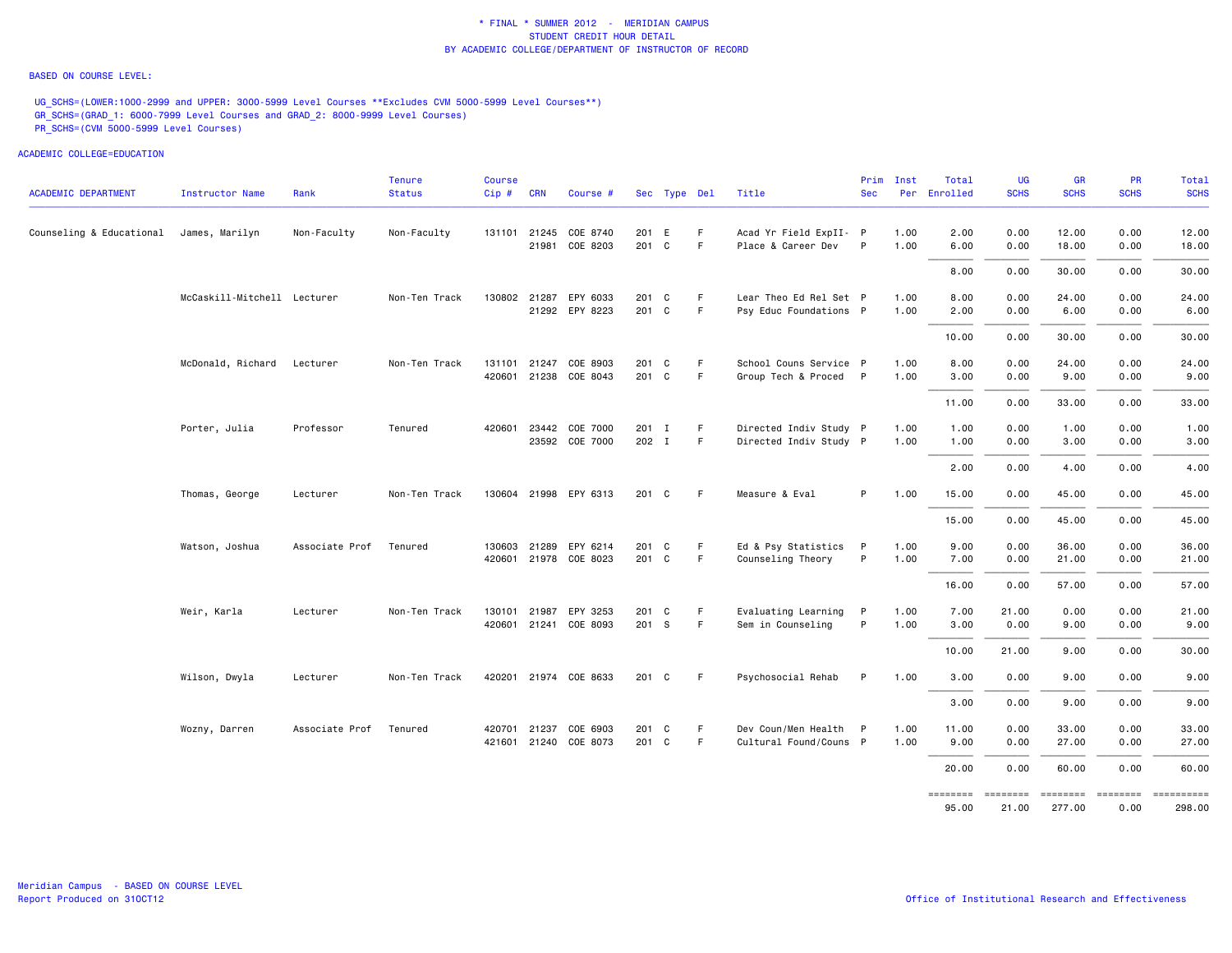#### BASED ON COURSE LEVEL:

UG\_SCHS=(LOWER:1000-2999 and UPPER: 3000-5999 Level Courses \*\*Excludes CVM 5000-5999 Level Courses\*\*) GR\_SCHS=(GRAD\_1: 6000-7999 Level Courses and GRAD\_2: 8000-9999 Level Courses) PR\_SCHS=(CVM 5000-5999 Level Courses)

| <b>ACADEMIC DEPARTMENT</b>                            | <b>Instructor Name</b>            | Rank           | <b>Tenure</b><br><b>Status</b> | Course<br>Cip# | <b>CRN</b>   | Course #              |       | Sec Type Del |    | Title                   | Prim<br><b>Sec</b> | Inst | Total<br>Per Enrolled | UG<br><b>SCHS</b> | <b>GR</b><br><b>SCHS</b> | PR<br><b>SCHS</b> | Total<br><b>SCHS</b> |
|-------------------------------------------------------|-----------------------------------|----------------|--------------------------------|----------------|--------------|-----------------------|-------|--------------|----|-------------------------|--------------------|------|-----------------------|-------------------|--------------------------|-------------------|----------------------|
| Curriculum, Instruction & Bennett-Ott, Belin Lecturer |                                   |                | Non-Ten Track                  |                |              | 131001 21279 EDX 8173 | 201 C |              | F  | Sp Ed In Reg Classrm P  |                    | 1.00 | 10.00                 | 0.00              | 30.00                    | 0.00              | 30.00                |
|                                                       |                                   |                |                                |                |              |                       |       |              |    |                         |                    |      | 10.00                 | 0.00              | 30.00                    | 0.00              | 30.00                |
|                                                       | Benton, Gary                      | Lecturer       | Non-Ten Track                  |                |              | 130101 21263 EDF 8353 | 201 C |              | F  | Prin Of Cur Devel       | P                  | 1.00 | 8.00                  | 0.00              | 24.00                    | 0.00              | 24.00                |
|                                                       |                                   |                |                                |                |              |                       |       |              |    |                         |                    |      | 8.00                  | 0.00              | 24.00                    | 0.00              | 24.00                |
|                                                       | Harper, Sallie                    | Associate Prof | Tenured                        |                |              | 131202 21256 EDE 8543 | 281 C |              | F  | Ma Exp Early Child      | P                  | 1.00 | 6.00                  | 0.00              | 18.00                    | 0.00              | 18.00                |
|                                                       |                                   |                |                                |                |              | 21972 EDE 3443        | 281 C |              | F. | Creat Arts Elem / Mid P |                    | 1.00 | 9.00                  | 27.00             | 0.00                     | 0.00              | 27.00                |
|                                                       |                                   |                |                                |                | 23278        | EDE 8313              | 281 C |              | F  | Thry & Dev Child Ed P   |                    | 1.00 | 1.00                  | 0.00              | 3.00                     | 0.00              | 3.00                 |
|                                                       |                                   |                |                                |                | 131299 21969 | EDE 4990              | 281 C |              | F. | Special Topic In EDE P  |                    | 1.00 | 6.00                  | 18.00             | 0.00                     | 0.00              | 18.00                |
|                                                       |                                   |                |                                |                | 21970        | EDE 6990              | 281 C |              | F  | Special Topic In EDE P  |                    | 1.00 | 4.00                  | 0.00              | 12.00                    | 0.00              | 12.00                |
|                                                       |                                   |                |                                |                |              |                       |       |              |    |                         |                    |      | 26.00                 | 45.00             | 33.00                    | 0.00              | 78.00                |
|                                                       | McCarra, Janet                    | Assistant Prof | Ten Track                      |                | 131202 21257 | EDE 8623              | 281 C |              | F  | Content Area Literac P  |                    | 1.00 | 6.00                  | 0.00              | 18.00                    | 0.00              | 18.00                |
|                                                       |                                   |                |                                |                | 131203 21973 | EDE 8713              | 251 C |              | F. | Educ Young Adolescen P  |                    | 1.00 | 5.00                  | 0.00              | 15.00                    | 0.00              | 15.00                |
|                                                       |                                   |                |                                |                |              | 131316 21971 EDE 8733 | 251 C |              | F. | Tchg Science in Emem P  |                    | 1.00 | 4.00                  | 0.00              | 12.00                    | 0.00              | 12.00                |
|                                                       |                                   |                |                                |                |              |                       |       |              |    |                         |                    |      | 15.00                 | 0.00              | 45.00                    | 0.00              | 45.00                |
|                                                       | Ratliff, Lindon                   | Assistant Prof | Ten Track                      | 131203         | 21275        | EDS 8243              | 201 C |              | F  | Adv. Plan Manage Lea P  |                    | 1.00 | 15.00                 | 0.00              | 45.00                    | 0.00              | 45.00                |
|                                                       |                                   |                |                                |                |              | 131205 23248 EDS 7000 | 201 I |              | F. | Directed Indiv Study P  |                    | 1.00 | 1.00                  | 0.00              | 3.00                     | 0.00              | 3.00                 |
|                                                       |                                   |                |                                |                |              |                       |       |              |    |                         |                    |      | 16.00                 | 0.00              | 48.00                    | 0.00              | 48.00                |
|                                                       | Rutledge, Amanda                  | Lecturer       | Non-Ten Track                  |                |              | 429999 21278 EDX 3213 | 201 C |              | -F | Psy of Excep Chld & P   |                    | 1.00 | 9.00                  | 27.00             | 0.00                     | 0.00              | 27.00                |
|                                                       |                                   |                |                                |                |              |                       |       |              |    |                         |                    |      | 9.00                  | 27.00             | 0.00                     | 0.00              | 27.00                |
|                                                       | Shirley, Tory                     | Assistant Prof | Ten Track                      |                | 131203 21251 | EDE 3223              | 251 C |              | F  | Middle Level Educati P  |                    | 1.00 | 10.00                 | 30.00             | 0.00                     | 0.00              | 30.00                |
|                                                       |                                   |                |                                |                |              | 131315 21337 RDG 8653 | 281 C |              | F. | Teach Read Sec Sch      | $\mathsf{P}$       | 1.00 | 2.00                  | 0.00              | 6.00                     | 0.00              | 6.00                 |
|                                                       |                                   |                |                                |                |              |                       |       |              |    |                         |                    |      | 12.00                 | 30.00             | 6.00                     | 0.00              | 36.00                |
|                                                       | Triplett, Kimberly Assistant Prof |                | Ten Track                      |                |              | 131305 21335 RDG 4133 | 201   | C            | F. | Integrat Lang Art In P  |                    | 1.00 | 12.00                 | 36.00             | 0.00                     | 0.00              | 36.00                |
|                                                       |                                   |                |                                |                |              | 131311 21253 EDE 4123 | 201 C |              | F. | Teach Elem/Mid Level P  |                    | 1.00 | 11.00                 | 33.00             | 0.00                     | 0.00              | 33.00                |
|                                                       |                                   |                |                                |                |              |                       |       |              |    |                         |                    |      | 23.00                 | 69.00             | 0.00                     | 0.00              | 69.00                |
|                                                       | Tucker, Carolyn                   | Lecturer       | Non-Ten Track                  |                | 131203 21331 | RDG 3413              | 251 C |              | F  | Middle Lvl Lit I        | P                  | 1.00 | 9.00                  | 27.00             | 0.00                     | 0.00              | 27.00                |
|                                                       |                                   |                |                                |                |              | 21332 RDG 3423        | 201 C |              | F. | Middle Lvl Lit II       | P                  | 1.00 | 10.00                 | 30.00             | 0.00                     | 0.00              | 30.00                |
|                                                       |                                   |                |                                |                |              | 131318 21254 EDE 4143 | 201 C |              | F. | Teach Elem/Mid Lvl S P  |                    | 1.00 | 11.00                 | 33.00             | 0.00                     | 0.00              | 33.00                |
|                                                       |                                   |                |                                |                |              |                       |       |              |    |                         |                    |      | 30.00                 | 90.00             | 0.00                     | 0.00              | 90.00                |
|                                                       | Waddell, Suzanne                  | Instructor     | Non-Ten Track                  | 131202 21261   |              | EDF 3423              | 251 C |              | F. | Exploring Diversity P   |                    | 1.00 | 4.00                  | 12.00             | 0.00                     | 0.00              | 12.00                |
|                                                       |                                   |                |                                |                |              | 131316 21252 EDE 4113 | 201 C |              | F. | Teach Elem/Mid Level P  |                    | 1.00 | 11.00                 | 33.00             | 0.00                     | 0.00              | 33.00                |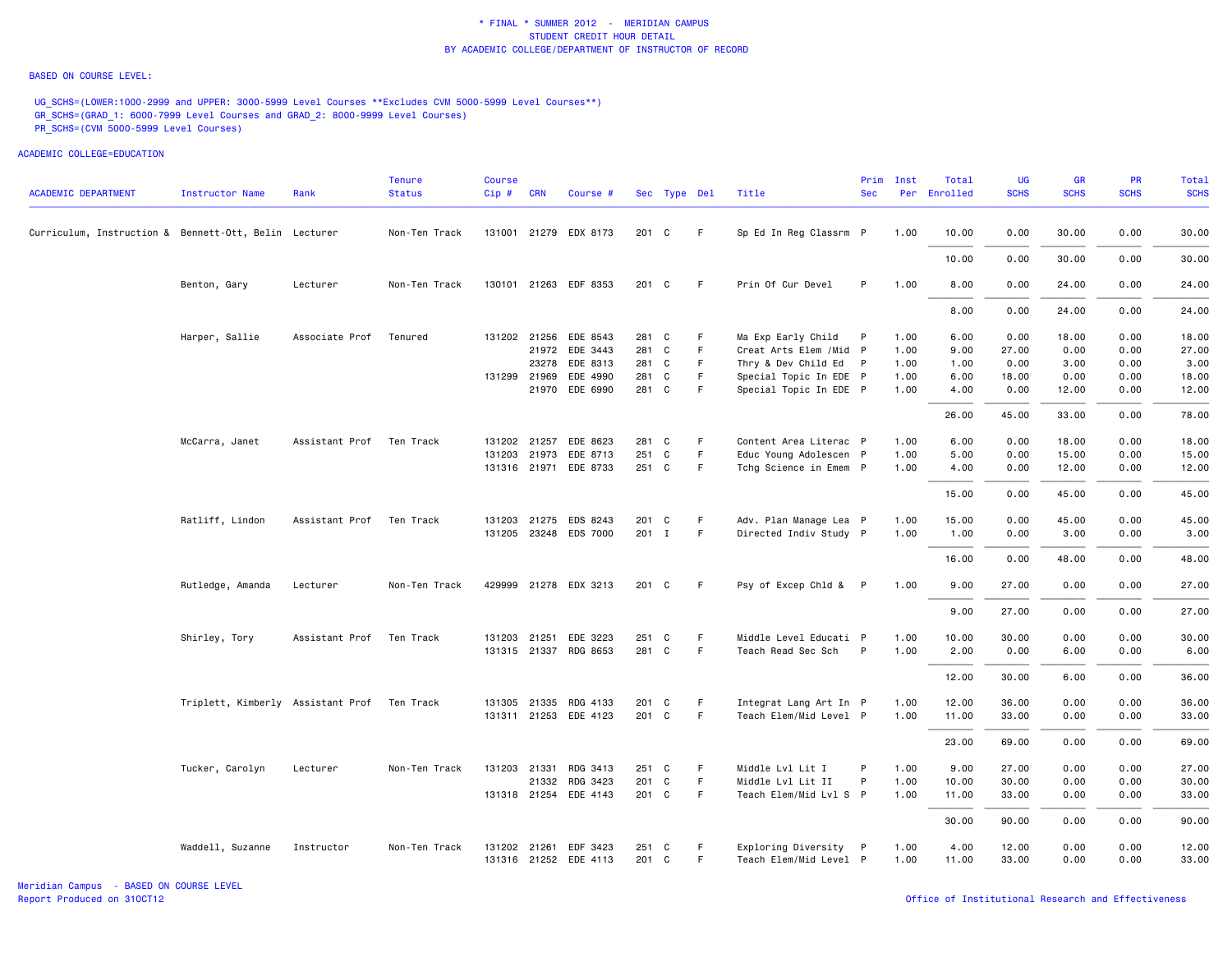#### BASED ON COURSE LEVEL:

UG\_SCHS=(LOWER:1000-2999 and UPPER: 3000-5999 Level Courses \*\*Excludes CVM 5000-5999 Level Courses\*\*) GR\_SCHS=(GRAD\_1: 6000-7999 Level Courses and GRAD\_2: 8000-9999 Level Courses) PR\_SCHS=(CVM 5000-5999 Level Courses)

| <b>ACADEMIC DEPARTMENT</b>                 | Instructor Name | Rank       | Tenure<br><b>Status</b> | <b>Course</b><br>$Cip$ # | <b>CRN</b> | Course # Sec Type Del Title |       |     |                        | Prim Inst | Total<br>Sec Per Enrolled | UG<br><b>SCHS</b> | <b>GR</b><br><b>SCHS</b> | PR<br><b>SCHS</b> | Total<br><b>SCHS</b> |
|--------------------------------------------|-----------------|------------|-------------------------|--------------------------|------------|-----------------------------|-------|-----|------------------------|-----------|---------------------------|-------------------|--------------------------|-------------------|----------------------|
| Curriculum, Instruction & Waddell, Suzanne |                 | Instructor | Non-Ten Track           |                          |            | 450101 21259 EDF 3333       | 251 C | -F. | Social Foundation Ed P | 1.00      | 2.00                      | 6.00              | 0.00                     | 0.00              | 6.00                 |
|                                            |                 |            |                         |                          |            |                             |       |     |                        |           | 17.00                     | 51.00             | 0.00                     | 0.00              | 51.00                |
|                                            |                 |            |                         |                          |            |                             |       |     |                        |           |                           |                   |                          |                   | ==========           |
|                                            |                 |            |                         |                          |            |                             |       |     |                        |           | 166.00                    | 312,00            | 186,00                   | 0.00              | 498,00               |